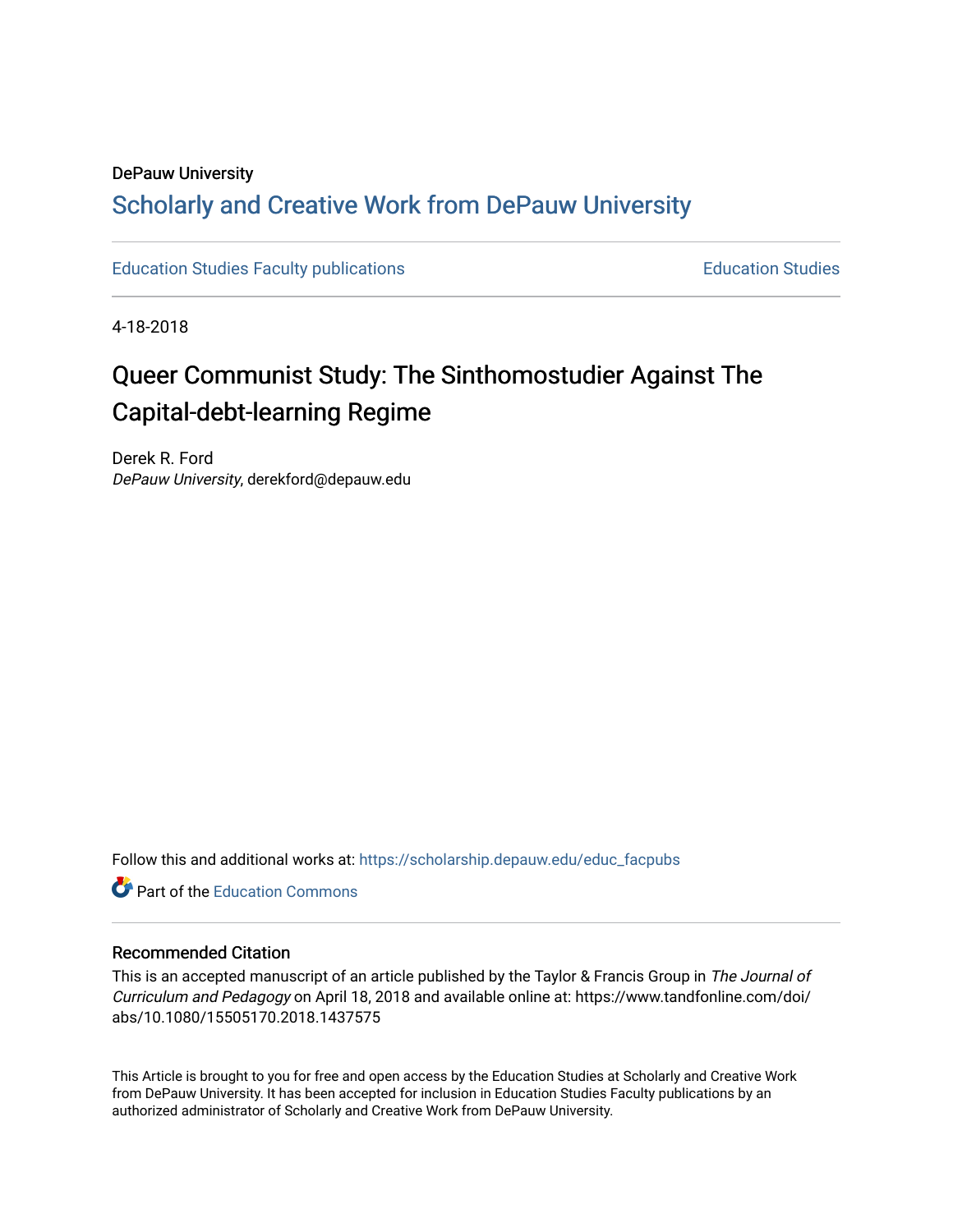It is not only "the tradition of all the dead generations" that "weighs like a nightmare on the brain of the living," but the traditions of the present and future generations, too (Marx, 1963, p. 15). In fact, to many of today's indebted subjects it seems as though it is the nightmare of the future that weighs most heavily on us, that most constrains our subjectivity, defines our social relations, and guides our movements and decisions. Under such conditions, revolutionary movements require not only critique and inquiry, but also the generation and organization of possibility, imagination, and hope. We have to believe and feel the potentiality for ourselves and our world to be otherwise. Where is this potentiality, what is its relationship to our contemporary order, and how can it be harnessed pedagogically? This paper cultivates some resources and develops some concepts to offer political movements exploring these questions, and in doing so it locates possibility, imagination, and hope in an unlikely place: Lee Edelman's polemic against the future.

Part of the "antisocial" turn in queer theory, Edelman's polemic has triggered much debate within that field (e.g., Caserio, 2006; Dean, 2006; Halberstam, 2006; Muñoz, 2009; Stockton, 2009). And while his work has been considered in educational research (e.g., Gilbert, 2006; Greteman & Wojcikiewicz, 2015; Meiners, 2015), the *pedagogy* of his provocation has not yet been investigated. Rather than applying Edelman to education, in what follows I parse through Edelman's polemic and his scattered remarks on education and pedagogy in order to develop the figure of the *sinthom*ostudier. The point is not to "uncover" a hidden pedagogy in Edelman, but rather *to study his hopeless wager*, and, in order to push beyond it, to redeploy and direct it toward political ends—communist ends, to be precise. I propose the *sinthom*ostudier as part of a concept and praxis of queer communist study, a mode of political and pedagogical engagement located in the growing constellation of communist theorizing and organizing. While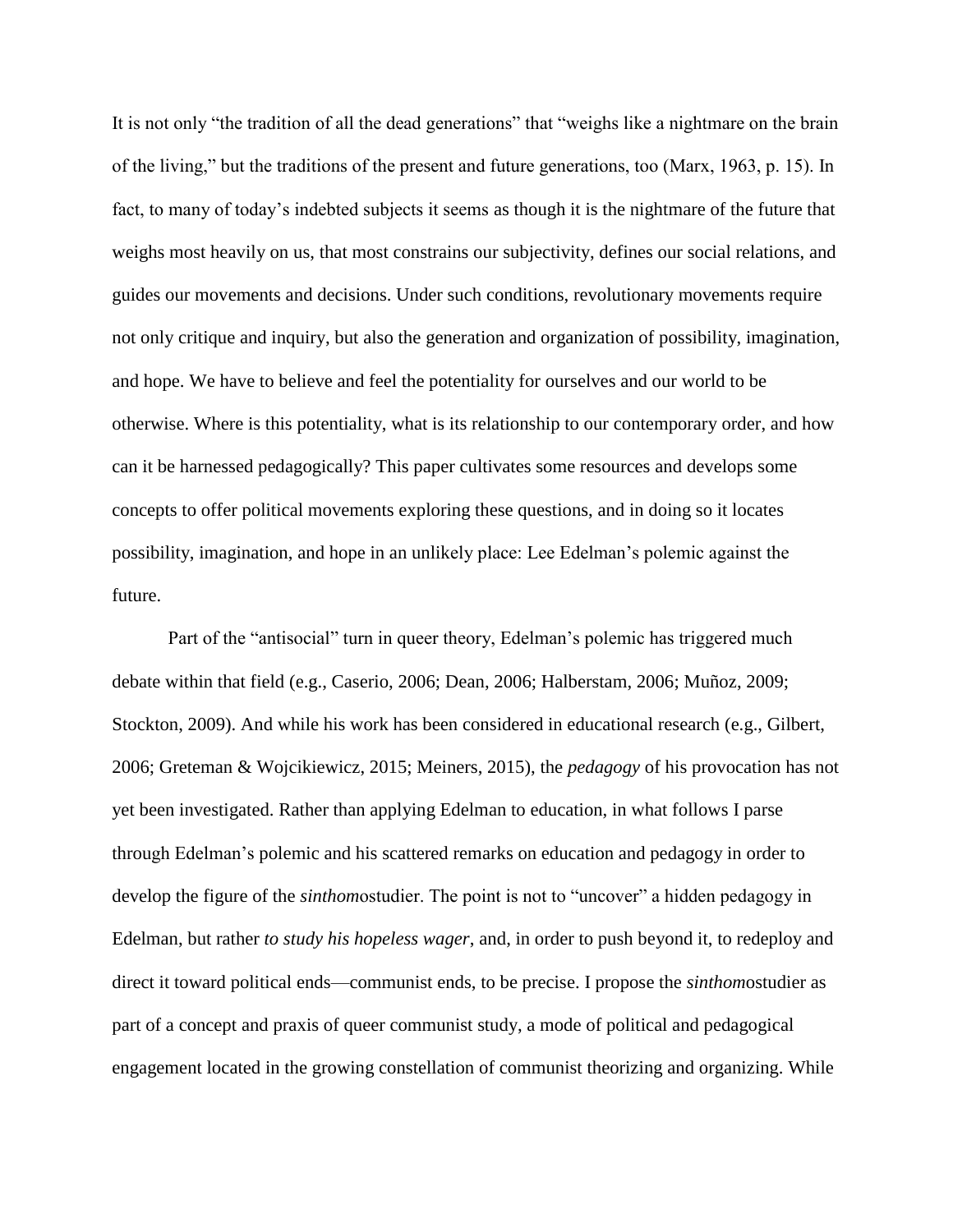encompassing various valences, communism today flags collective movements embodying and enhancing one side of the antagonism that constitutes the political (Dean, 2012; Ford, 2016b, 2017a; Malott, 2017). In this way, communism stands opposed to democracy, which attempts to mediate, smooth over, and/or police antagonism through inclusion, dialogue, and deliberation (which, as I show below, binds it tightly to capitalism).

I begin this paper by characterizing the current structure of capitalism as a triumvirate of capital, learning, and debt. Specifically, I argue that the logic of learning and the rhythm of debt prop up and reinforce capitalist relations of exploitation and domination. To break out of the capital-debt-learning triumvirate, we need to imagine and enact different pedagogical forms that disrupt its rhythm and that actualize and organize a gap in the world as it is. This is the aspiration of queer communist study. To develop this study, I go first to Edelman's book, *No Future*, which figures the Child as the organizing principle of reproductive futurism and as that which commits us to the logic of identity, meaning, and repetition, and ensnares us in a future that can only be more of the same. Queerness here opposes the future, and to make this argument Edelman turns to the death drive, the subject of which he terms the *sinthom*osexual. Through mining and explicating Edelman's dispersed notes on education and pedagogy and reading them back through *No Future*, I formulate the practice of *sinthom*ostudying, which paradoxically situates us within the gap of identity and the internal surplus of the Symbolic order. The *jouissance* of *sinthomo*studying opens up a world of potentialities, but these potentialities do not necessarily stand in antagonism to the capital-debt-learning regime, which brings us to Edelman's political limit. I demonstrate that this praxis of study is a necessary but insufficient educational axiom, as the configurations of communicative capitalism are sustained by the disruption and instability of the drive. Thus, I ultimately posit that for queer study to be properly communist it must be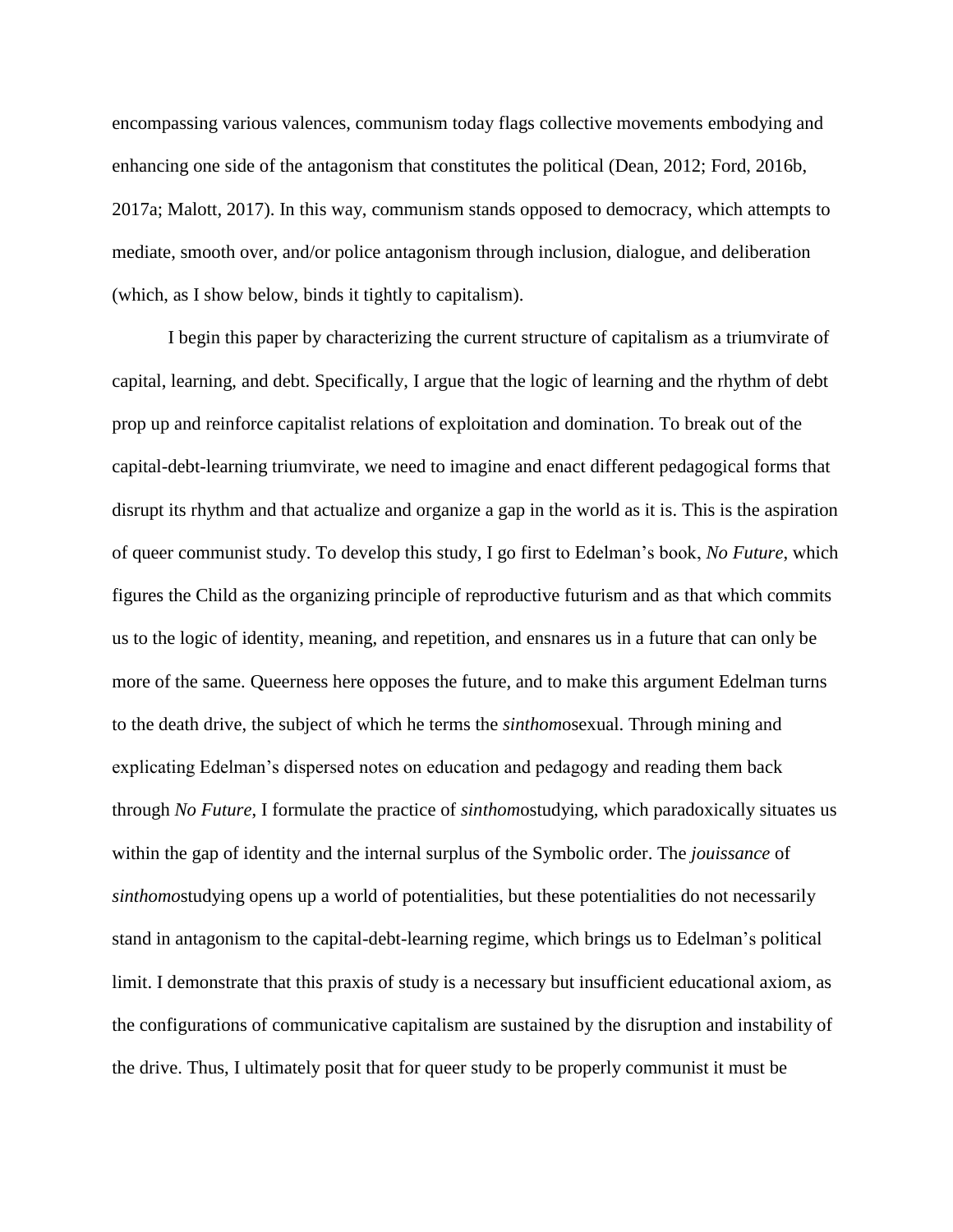organized into a force capable of sustaining, inhabiting, and expanding the gap, thereby redirecting the death drive toward a new way of being and relating.

#### **The capital-debt-learning triumvirate**

The concept of study has emerged in recent years as a necessary and compelling site of pedagogical and political theorization. This emergence is a response to the domination of learning in education, politics, and society; the rise of what is variously called the "learning society" or the "learnification" of politics and society (Biesta, 2014; Ford, 2016b; Lewis, 2013; Masschelein, 2001). Although there are nuances and divergences within this literature, it in general points to the ways in which education is now comprehended and exercised as the inauguration of subjects into the existing social, economic, and political order (i.e., the capitalist mode of production). Education is hence reduced to the acquisition and actualization of skills, knowledges, habits, and beliefs that will help the student fulfill their future role in society. Significantly, these qualities are always predetermined, which is how they are able to be measured, quantified, comparatively ranked, and so on. In other words, it is only because we *know* what *x* subject, *y* citizen, or *z* worker looks like that we are able to teach students to *be* those kinds of subjects, citizens, and workers, and that we are able to judge their development and proclaim their competency or inadequacy. Again, this is not in any way specific to the realm of education proper. Learning as a process is now diffused throughout all of society. As one of the learning society's main advocates said, the "defining quality" of a learning society is that it "has learning as its organising principle" (Ransom, 1992, p. 71).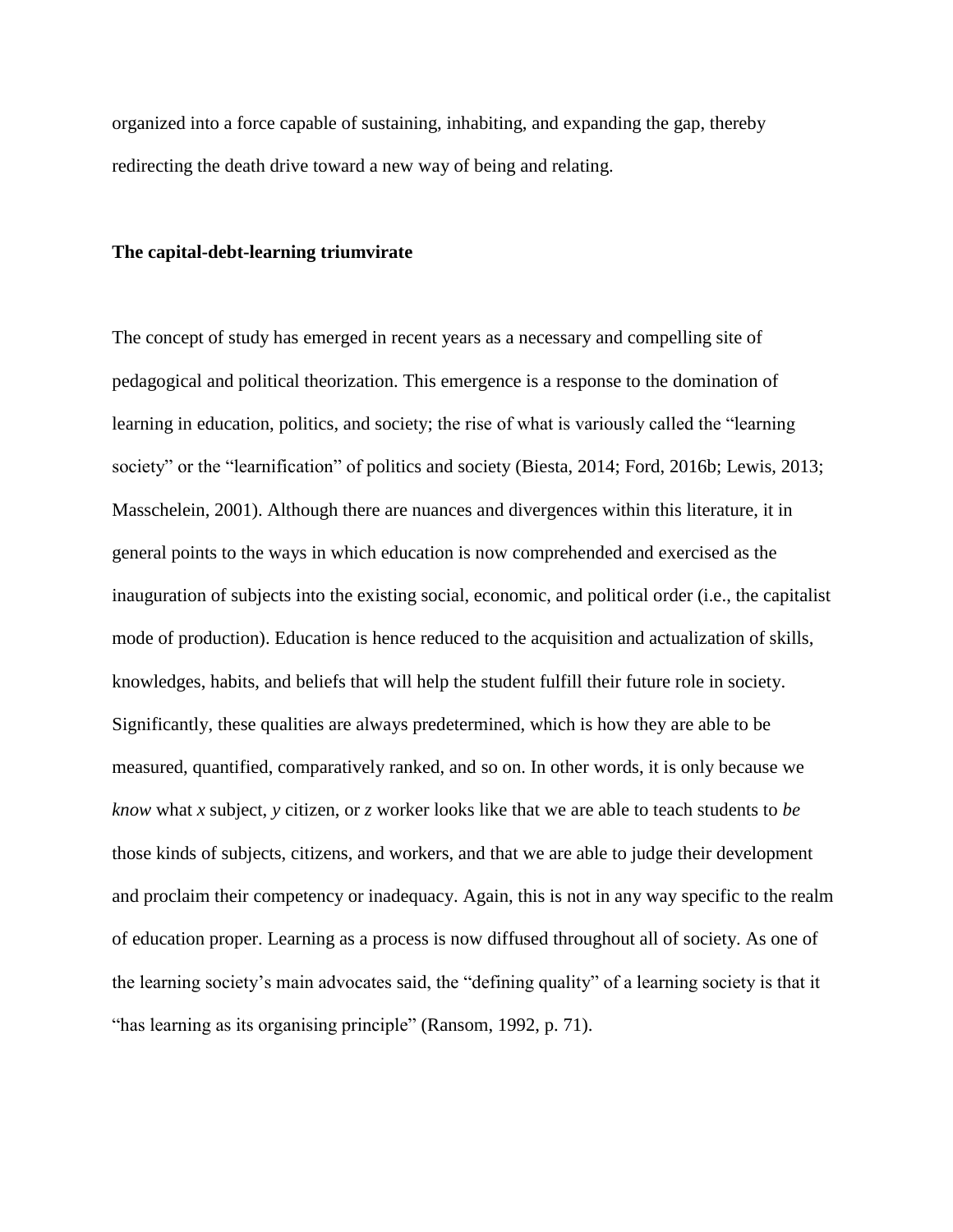Learning is the educational logic and demand of the capitalist mode of production. Ultimately, with an endlessly shifting economic landscape, we must all become learners who continually re-tool and re-skill ourselves to meet the human capital needs of the globalized and flexible economy. In higher education, for example, we don't necessarily learn *things*; rather, we learn *how to learn*. The assumption here—which I hear regularly from administrators and admissions officers—is that we are preparing our students for jobs that don't yet exist. As Tyson Lewis (2013) has formulated it, learning and capitalism are wedded through the "capitalization of potentiality," which is "the *untapped reserve of creative energy* needed to expand the knowledge economy through the dual process of employability and enterprising skills" (p. 5). We are interpellated as lifelong learners through the capitalist regime of debt: "Graduates will live in the shadow of their debt, either through defaulting or living to service their debt" (Backer & Lewis, 2015, p. 334). Even prior to graduation, "students and their families sense the pressure of debt at every turn: which classes to take, books to buy, and food to eat" (p. 334). The logic of learning works hand-in-glove with capitalism to produce the perpetually-indebted-lifelonglearner. The subject in this triumvirate is pedagogically structured by the social, economic, and political dictates of the present order and its promissory future.

In this landscape, studying materializes as an alternative educational logic that has the ability to pedagogically disrupt the learning society and the capitalist order that it undergirds (Harney & Moten, 2013; Lewis, 2013; Ford, 2016a, 2017b). Whereas learning is about actualizing predetermined potentialities, studying is about forgetting ends and dwelling within a state of suspension, it is about appropriation and redeployment. Studying scorns attempts to quantify or measure it, as it is a *pedagogical style* that renders existing and foreordained norms, conditions, and standards inoperative. By rendering such conditions inoperative, studying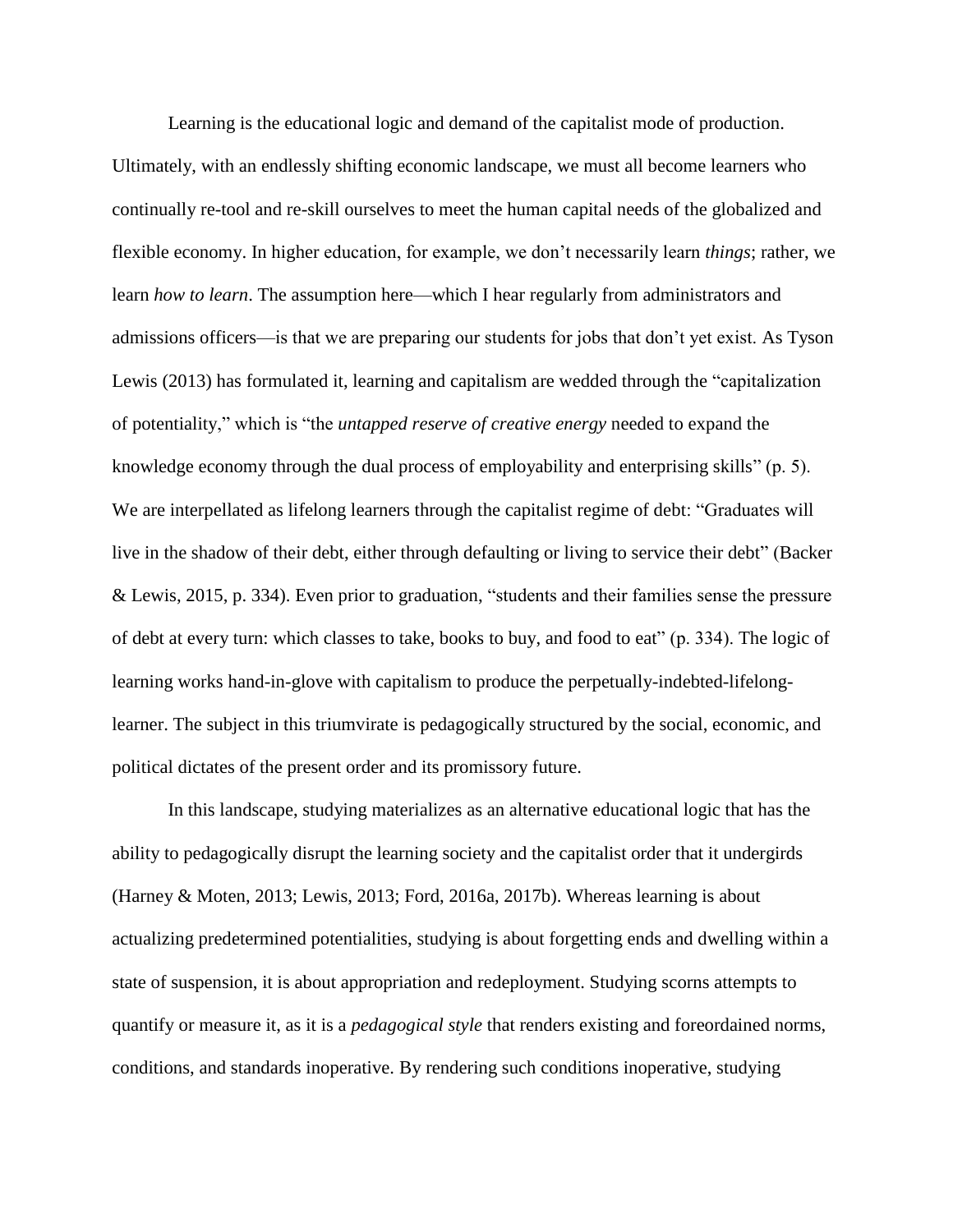radically opens up the possibilities of what *can* be, as the dictates of what *is*, *must*, or even *ought* to be are held in abeyance. It is not, then, that these edicts or other objectives and standards of learning are abolished or negated, but rather that their smooth functioning is interrupted as they enter a state of latency. The ebbing of already-existing meanings and identities enables the learner to become a studier, wherein they open up to the world as otherwise than it is, and indeed even construct an otherwise, an outside that is really here. The logic of studying therefore unfolds within the capital-learning-debt triumvirate as the annexation of its internal surplus.

In his somewhat brief remarks on studying, Giorgio Agamben (1995) points to the relationship between studying and stupidity. He writes, "those who study are in the situation of people who have received a shock and are stupefied by what has struck them, unable to grasp it and at the same time powerless to leave hold" (p. 64). Those who are stupefied—the stupid—are neither ignorant nor naïve. Instead, they are in awe of an encounter, lost in a place of nonknowledge, overwhelmed by the other, the idea, the scene. Capitalism and the learning society look upon such a reaction as inadequate and inefficient, as failure, as a display of deficiency to be overcome as quickly as possible or to be disinvested from, cast out. The studier, on the other hand, makes the choice to take up residence in stupidity. To put it in a different context, I would propose that studying is the pedagogy of flirting. When flirting, I and the other sway between "we can, we cannot," between potential and impotential. Each movement, touch, or sound makes a proposition that withdraws back into itself. We are neither committed nor uncommitted to each other, but rather not-not-committed. Like flirting, studying is a heterogeneous composition of pleasure and pain, joy and despair, anxiety and boredom.

Efforts to theorize study have focused on a range of pedagogical attributes, such as studying's rhythm, architecture, eros, and affect. What has not been thought through thus far is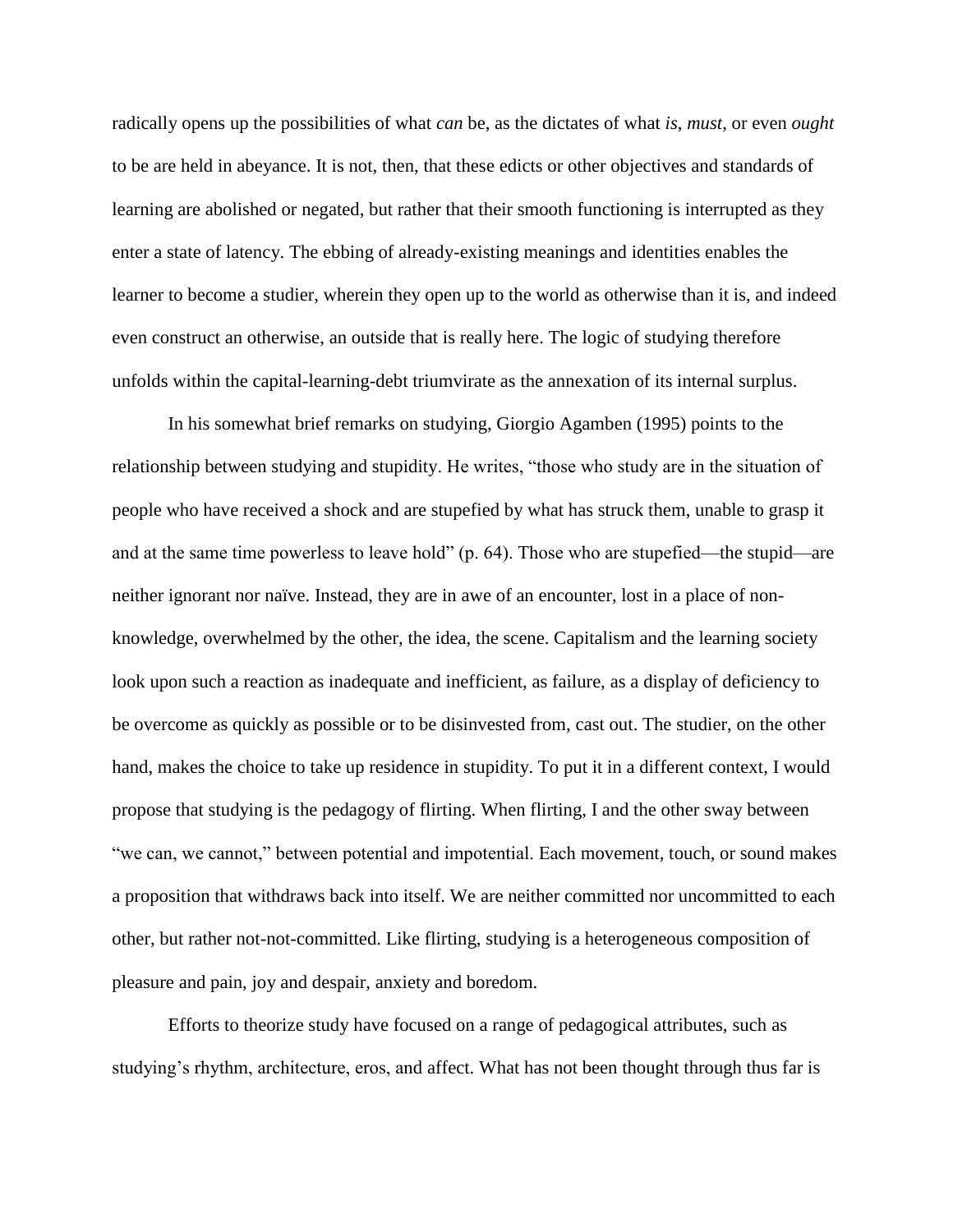the relationship between studying and the future. This lacuna is surprising given the absolutely pivotal role of futurity in both the learning society and the capitalist economy. Regarding the learning society, Backer and Lewis (2015) note that "the learner is the result of a learning process whose only result is the process itself: hence the eternal return of labor built into the very structure of lifelong learning and lifelong indebtedness" (p. 338). Accordingly, to interrupt the functioning of the learning society we need to wrest ourselves away from this eternal future that must be actualized, even if the exact contours of that future are to be determined.

Regarding the capitalist economy, we can look to Marx's analysis of capital, which he insists is not a thing but rather a social relation that is constantly in process. Marxist educational theory focuses on capital as a social relation but, interestingly enough, it has neglected to consider capital as a process without end. This, I suggest, has to do with a preoccupation with volume one of *Capital*, and a neglect of the second volume. For whereas the first volume focuses on an analysis of the *production* of capital—focusing on the scene and agents of production—the second volume focuses on the *realization* of capital, the fact that what is produced must be financed, transported, and sold. Marx (1892/1972) here breaks down the circulation of capital into the circulation of money capital (finance), productive capital (production), and commodity capital (merchant), locating the different breakages and disruptions inherent within and between each of these circuits. For example, if capital doesn't flow into commodities then money forms a hoard; if capital doesn't flow into production then labor-power is rendered inactive and no surplus-value is produced; if capital isn't realized on the market (i.e., if goods aren't sold), then backlogs of commodities prevent capital from being transformed back into money. As a whole, then, for capitalism to function properly it needs (among other things) the future as repetition. After all, no one is going to invest in production if they don't have some confidence that the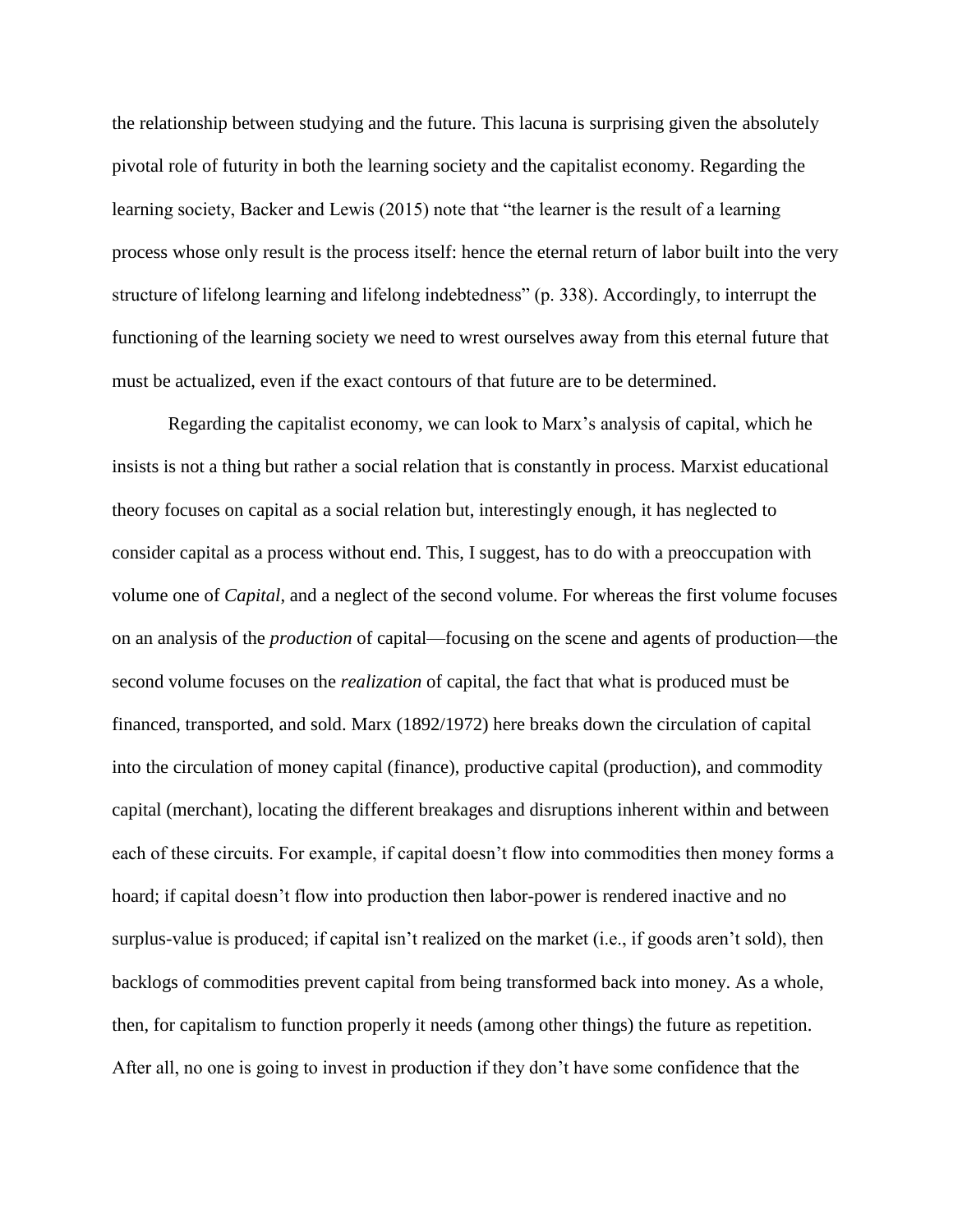circuit will be realized, that their capital will be returned in an augmented fashion. There is a drive to make sure that what is desirable today will be desirable tomorrow or, alternatively, that what is produced or invested in today will be desirable when it reaches the market. The shape and details of the future can be drawn and filled in later, but the future as a continuation of the present as such must come, must be inevitable. In other words, while the particular contours of the future are open and flexible, its structure will necessarily be that of today, which paradoxically traps the future in an eternal procession of the present.

The debt regime solidifies the learnification of capital and subjectivity through futurity. Here, the recent work of Wozniak (2015) is helpful. Wozniak establishes how debt institutes a distinct rhythm that depends on the futural fulfillment of the present by producing "a memory in a person of a future-to-come," one that is "lodged in a subject's memory" (p. 75). Wozniak spells out the subjective implications of this:

the memory of a future-to-come ends up shaping the way that one lives in the present. The memory of debt haunts the subject; it is an ever-present specter in the present of a future already colonized and delimited. Thus, with a memory of debt ever hovering, one ends up shaping one's self and daily activities so that one will be able to survive as an indebted subject… Stated in different terms, debt, as an obligation to repay one day, travels back from the future to occupy the present. (p. 75)

The best I can do is defer my student loans to a further point in the future or to default on them, and in either case the specter of my debt as only grown heavier on my being in the present. Every decision that I face—from where, what, or if to eat or drink, to where and how many hours I will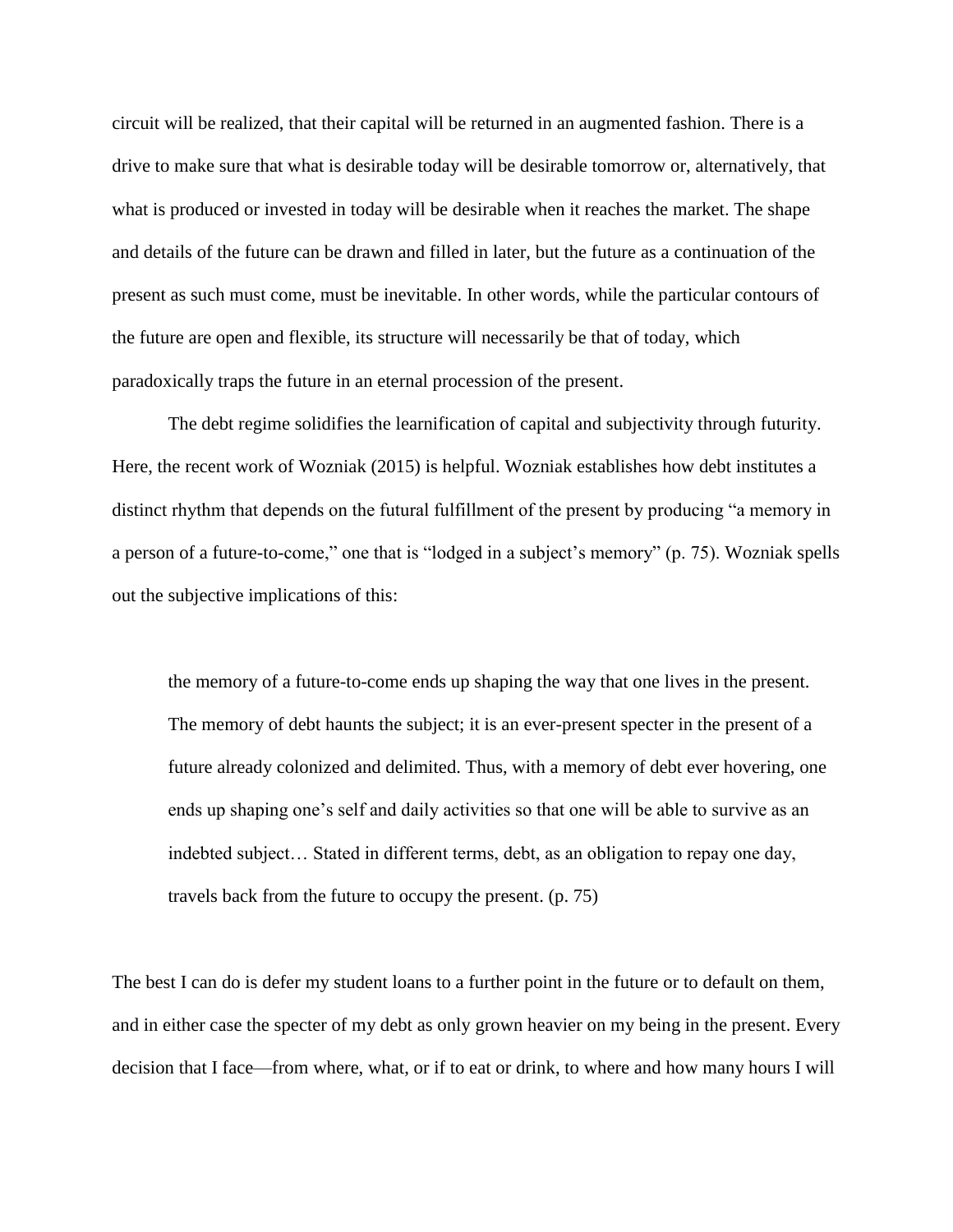sleep at night—is governed by the future-to-come. This is a credit-debt rhythm, and the proposal, for Wozniak, is to construct schools as a kind of temporal hideout—an undercommons, perhaps—from this rhythm, spaces that "will not only offer a much needed respite from the pace and pressures of indebted life, but also… defamiliarize people from habituated indebted life and the routines it forces on us and, maybe, inspire us to imagine days and nights that are once again our own, rather than the userers'" (pp. 78-79). Capital is a barrier to this defamiliarization, to our ability to suspend the given and open up to an otherwise, an otherwise that belongs to us and not to our lenders. Through the continual expropriation of our lands and labors, it binds our lives and relations to its needs. Faced with our debt and the daily struggle for survival, our stupidities are cut short and devalorized.

The argument that we live our lives according to an indebted rhythm is not only compelling but, more importantly, accurate. Debt deeply shapes our subjectivities and our social relations, the ways in which we encounter ourselves, others, and the world. Taken together, the logic of learning and the regime of debt prop up a system of oppression and exploitation, in which the suffering and injustices of today are undergone for a future that never quite seems to arrive. As recent social movements on campuses and in cities across the U.S. have unequivocally demonstrated, we the indebted are well aware of our status and its seemingly permanent nature. We don't need yet another analysis of the law of value, or another screed against neoliberal authoritarianism. The task, rather, is one of imagining and enacting. We need to imagine, feel, and inaugurate a different educational logic that is tethered to a different mode of production and, therefore, a different temporality. While Wozniak's proposal that we *hope for inspiration to imagine* is a fine and necessary one, it is politically and pedagogically wanting. To address this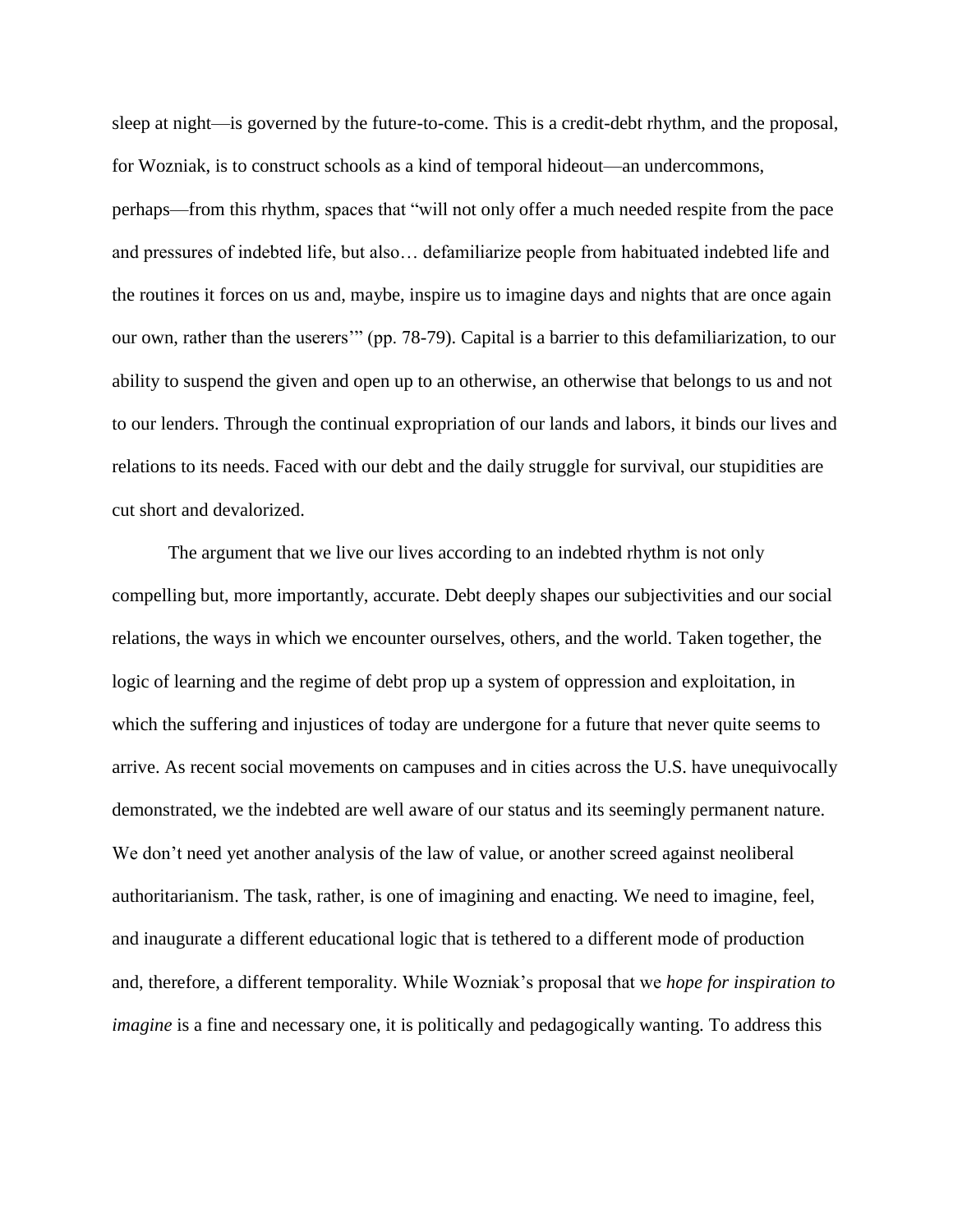lack, I propose a theory of queer communist study that rejects futurity, forces the inhabitation of a gap, and moves us to organize this gap and this rejection for something else.

#### **The queer against the future**

Edelman (2004) contends that it is not the right-wingers, the bourgeoisie, the neoliberals, or the religious conservatives that we have to combat. Rather, we have to turn our attention and our polemics to that which we have in common with these forces: the Law of the Child. The Child holds our supposed enemies and us captive together. The Child totally dominates the horizon of possibility in our world, dictating the limits of what can be said, thought, proposed, learned, debated, studied; determining not only political possibilities but the political itself. The Child, he says, "terroristically holds us all in check and determines that political discourse conform to the logic of a narrative wherein history unfolds as the future envisioned for a Child who must never grow up" (p. 21). That is to say, political struggles are all framed entirely around and for the Child. We have to ban abortion for the Child! No, we have to allow abortions for the Child! We have to ban gay marriage for the Child! No, we have to legalize gay marriage for the Child! The logic of the Child even allows the religious right to maintain completely contradictory positions, such that those who will oppose abortion on the grounds that it takes the life of a child can wholesale argue against the humanness of the child-cum-queer-adult.

More than dictate the content of politics, the Child draws the entire grid of social intelligibility, framing everything around the logic of reproductive futurism: the idea that we must reproduce so that we can have a future. What are we to do to resist this? We have to break out of this opposition, oppose it in some way. We can't negotiate with this terrorist of a Child.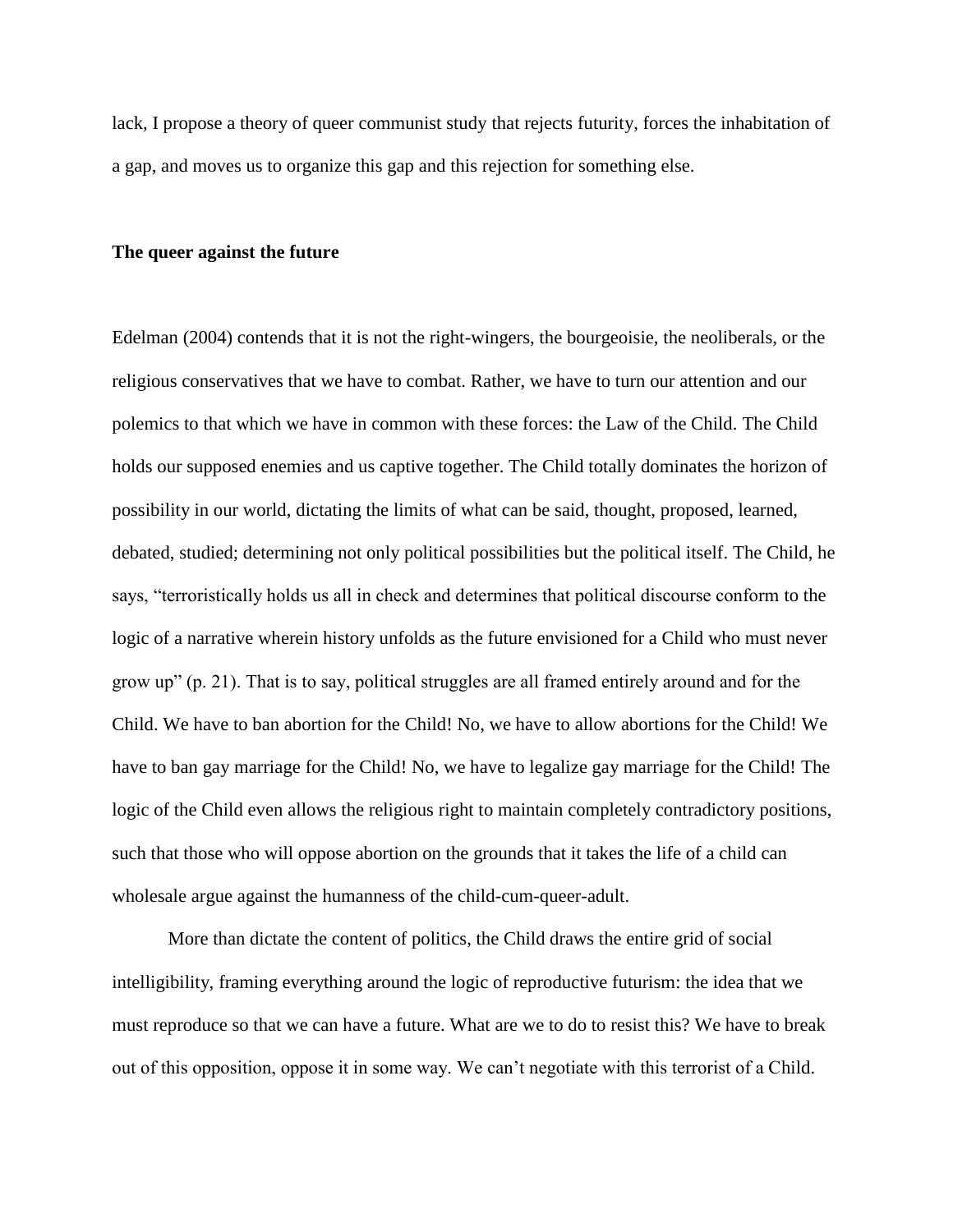Rather than insisting that we are really the ones operating in the best interest of the Child, we have to embrace the radical negativity placed on the queer, our radical opposition to the Child, our opposition to the opposition that it frames so completely. The right, in other words, is right: queers *are* a threat to the social order; "*queerness* names the side of those not 'fighting for the children,' the side outside the consensus by which all politics confirms the absolute value of reproductive futurism" (Edelman, 2004, p. 3). Whereas the Child guarantees the endless drive for stability and equilibrium, fulfillment and resolution, the queer figures as the social order's inevitable and constitutive failure, the endless yet suppressed disruption of identity and regulation. We routinely unsettle the social order and the very possibility of regulation: "queerness can never define an identity," as Edelman puts it, "it can only ever disturb one" (p. 17).

There is no political program here, nor are there steps to be taken to break out of this paradigm. What Edelman latches onto is pure negativity. As he so eloquently and pointedly puts it, "Fuck the social order and the Child in whose name we're collectively terrorized; fuck Annie; fuck the waif from *Les Mis*; fuck the poor, innocent kid on the Net; fuck Laws both with capital ls and with small; fuck the whole network of Symbolic relation and the future that serves as its prop" (p. 29). While Edelman's conclusion may be—or may appear to be—simple, the way he reaches it isn't quite so. For one, the Child to which Edelman refers is not actual, fleshy, or living. Rather, the Child is a figure of reproductive futurism. As he makes clear early on, "the image of the child" is "not to be confused with the lived experiences of any historical children" (p. 11). The Child, that is, represents a telos and a guarantee of and investment in the future. Some have argued that Edelman projects a privileged child to the status of Child (Meiners, 2015; Munoz, 2009), noting that not all children are imbued with the promise of the future. This is an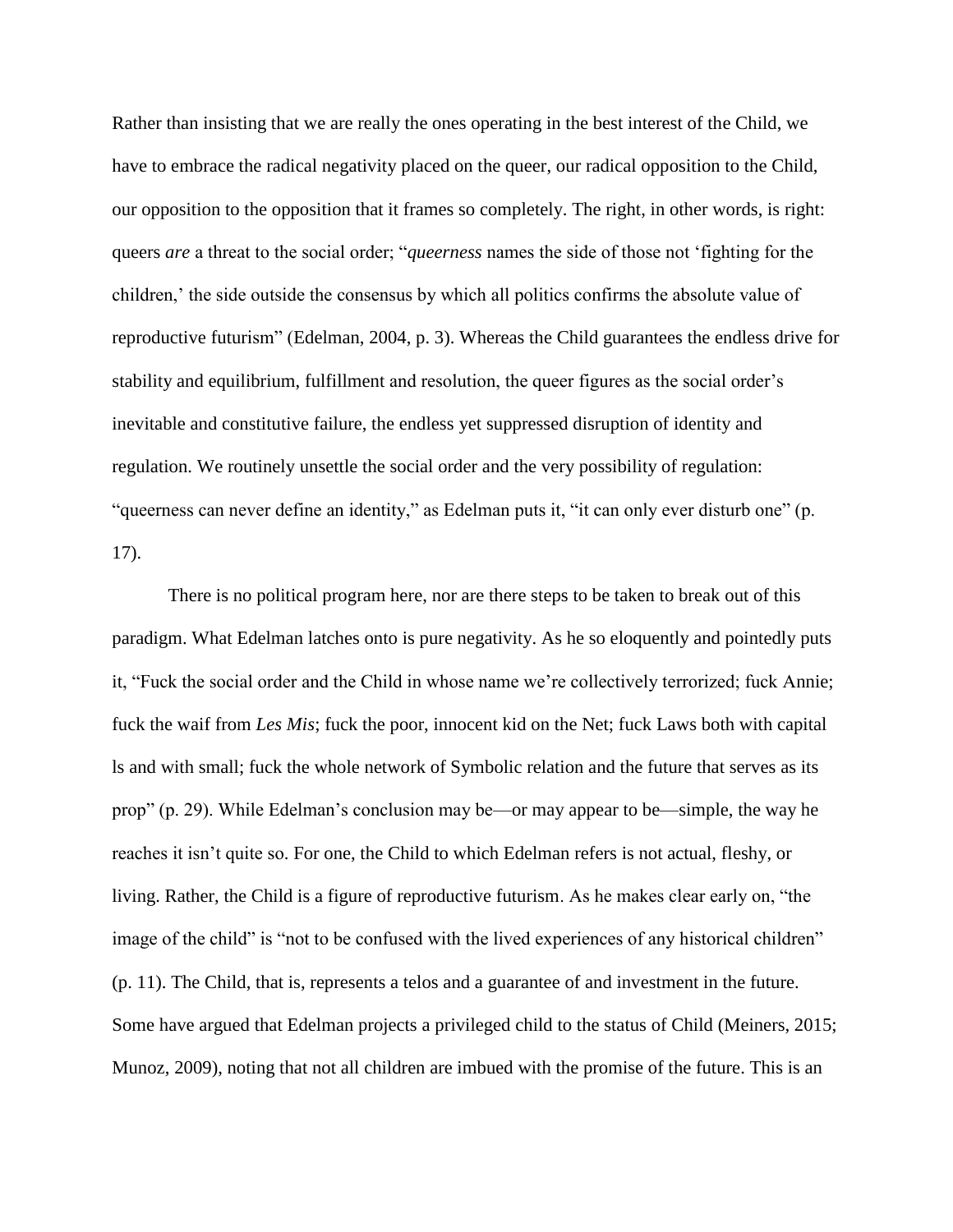absolutely correct observation, one that is traumatically amplified every time police, security forces, or soldiers brutalize and murder young children of color, children from oppressed communities, nations, and states, poor children, queer children, disabled children, and workingclass children. Yet instead of disproving Edelman's argument, this observation in fact confirms it: the innocent (U.S.-born, white, heterosexual, bourgeois, abled, English-speaking) Child is precisely that which makes some children not children: those who can never be disciplined into growing up into the social order.

For two, the Child is bound up in the Symbolic that is the social order, and Lacan therefore plays a primary role in his argument. Edelman's reading goes something like this: The Symbolic order is the arrangement we enter that allows us to participate in society, the order that establishes the rules concerning language and desire, epistemology and ontology. The Symbolic order stands opposed to—or, better, *beyond*—the Real, which is authentic reality, that which is prior to signification and symbolization. Because the Symbolic cannot capture all of the Real, there is a permanent remainder of the Real that is internal to the Symbolic. We are always in excess of who we are. The Symbolic order, consequently, "only bestows a sort of *promissory* identity, one with which we can never concede in fully coinciding because we, as subjects of the signifier, can only be signifiers ourselves, can only ever aspire to catch up to whatever it is we might signify by closing the gap that divides us and, paradoxically, makes us subjects *through that act of division alone*" (p. 8). Because all identity is promissory it rests on a continual deferment to the future, and so to be queer is to not require that future.

For three—and this is the focal hinge on which Edelman's polemic rests—there is a determining link between queerness and the death drive, wherein "the death drive names what the queer, in the order of the social, is called forth to figure: the negativity opposed to every form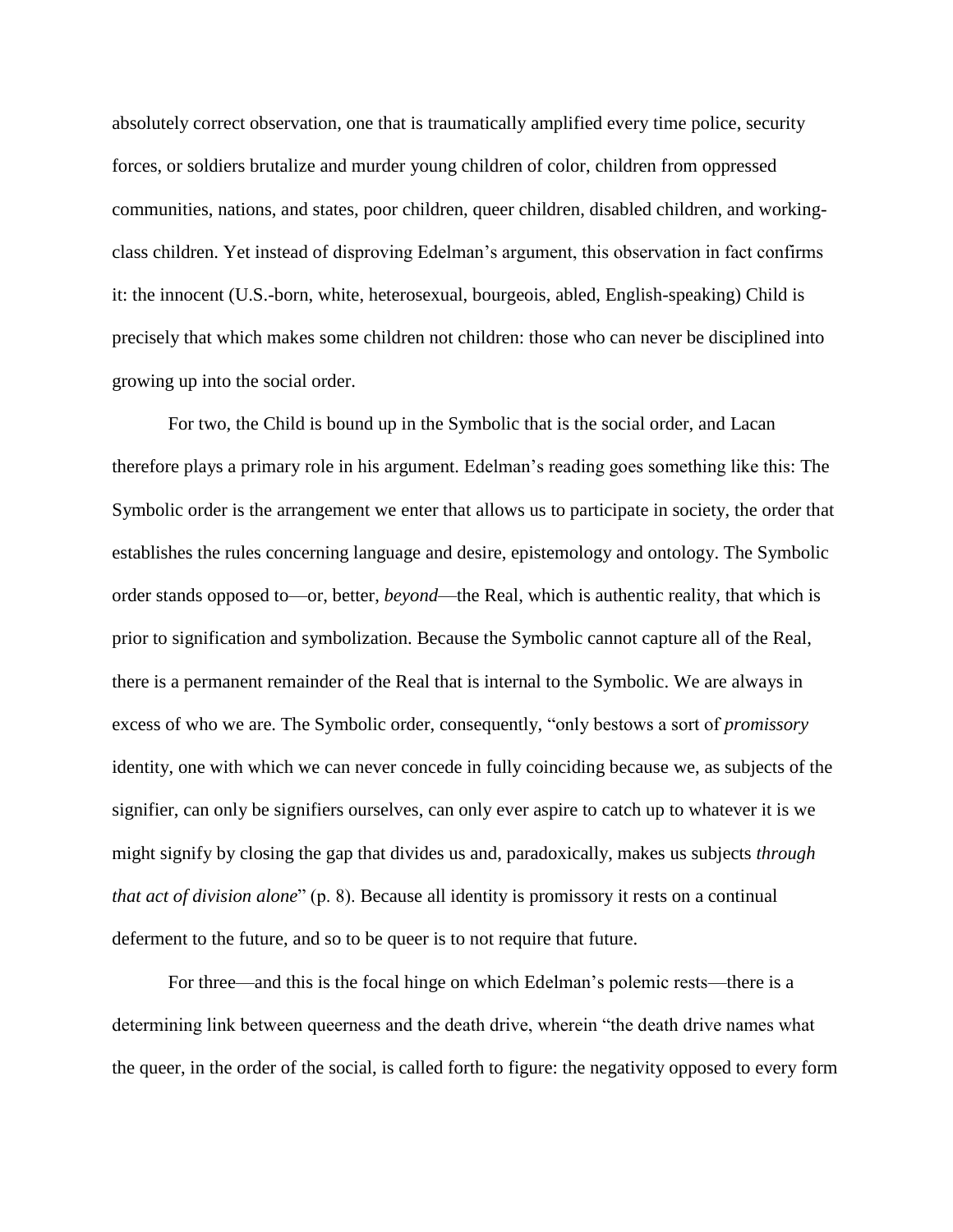of social viability" (p. 9). The death drive is the excessive surplus endogenous to the Symbolic that threatens that order's stability, working against the order to disrupt and unravel it. The Symbolic is, then, a non-identity of being and non-being, possibility and impossibility. This order is plagued by a remainder beyond meaning that Lacan names *jouissance*, which is something more than enjoyment, something in excess of the split between pleasure and pain. Jouissance can head in two directions. On the one hand, it can solidify around some "particular object or end… congealing identity around the fantasy of satisfaction or fulfillment by means of that object" (p. 25). On the other hand, jouissance can break these attachments, "undoing the consistency of a social reality that relies on Imaginary identifications" (p. 25). The first represents the future, and the second represents the queer. Queer jouissance thus "tears the fabric of Symbolic reality as we know it, unraveling the solidity of *every* object, including the object as which the subject necessarily takes itself" (p. 25). Queerness marks the spot of the gap in the Symbolic, the opaque place between discourse and its other, and Edelman is calling on the queer project to inhabit this gap, this negative non-place that the Law of the Child seeks to continually cover over.

#### *Sinthom***ostudying**

The *sinthom*osexual is the queer political subject without a future, against the future. The sinthome is a Lacanian concept that enunciates the radical singularity of the subject, or the singularity of the subject that cannot be articulated or expressed within the Symbolic. It is not, however, excluded from the Symbolic, and actually occupies a foundational place within that order. The Symbolic, to put it differently, depends on a gap between what is and what can be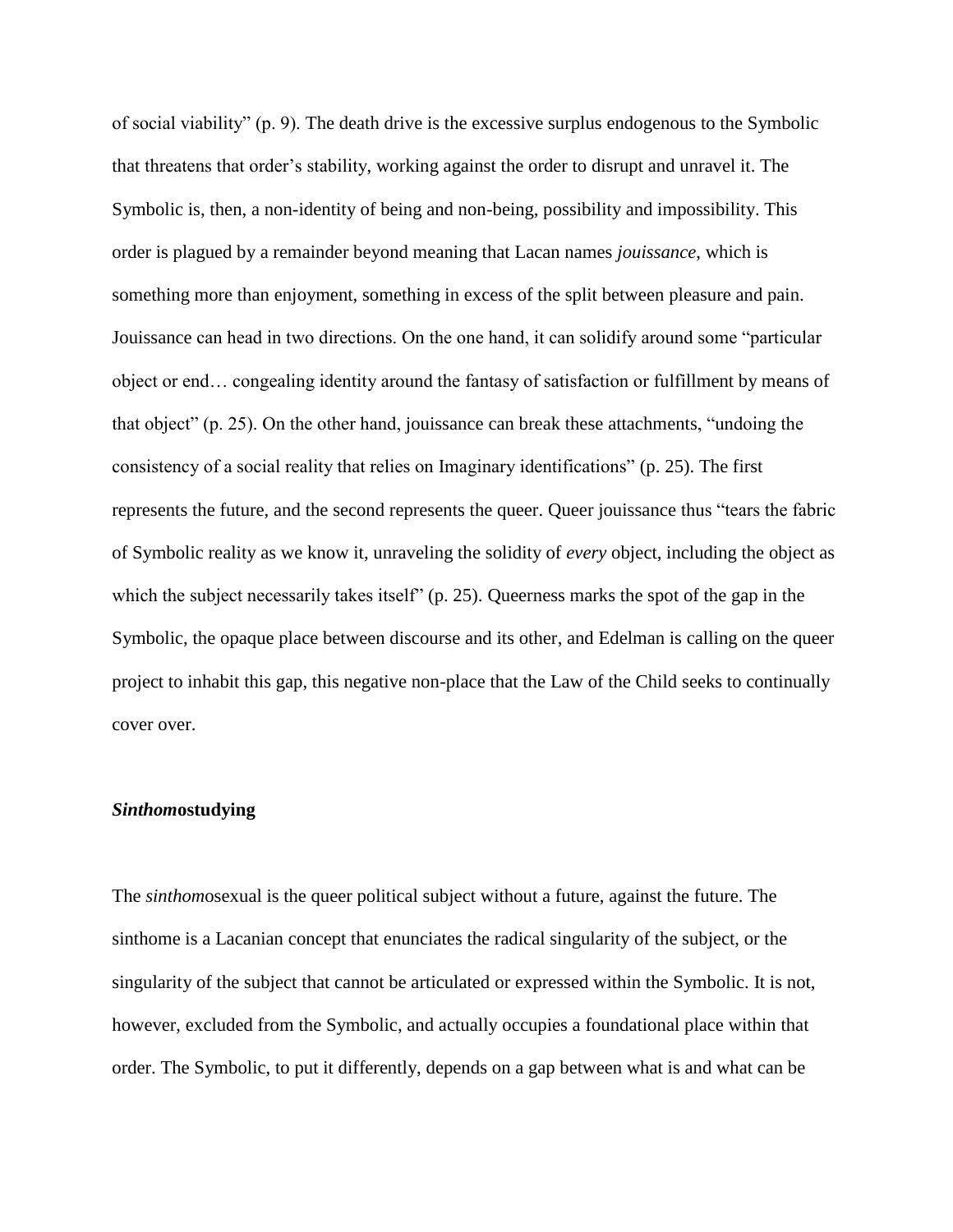signified, between the world and the word. Whereas the subject is driven by the belief that this radical singularity will one day be articulated, the *sinthom*osexual embodies the gap of the Symbolic order and the jouissance that this gap allows. The *sinthom*osexual "scorns such belief in a final signifier, reducing *every* signifier to the status of the letter and insisting on access to jouissance in place of access to sense, on identification with one's sinthome instead of belief in its meaning" (p. 37). In the same moment as the future-looking subject faithfully awaits the closure of the gap, the *sinthom*osexual subjectivizes it. The gap between the world and the word becomes the position from which we act and experience.

Another way to understand the *sinthom*osexual is by way of the distinction between desire and drive. Edelman understands desire as requiring futurity. The *objet petit a*—a stand-in for the object of loss—is the cause of a desire that can never be fulfilled. Desire becomes an end in and for itself, we desire to desire; we desire now to desire in the future, because we want to attain *objet petit a* and, like the subject, must cling to some faith in our final attainment of it, lest desire collapse in on itself. Hence desire, on this reading, "does not partake of desire itself; instead it consists of the jouissance that desire must keep at a distance insofar as desire *relies* on that distance, on that lack, for its survival" (p. 86). Desire guards against jouissance, while the *sinthom*osexual accedes to it, dissolving the futurity of desire.

While Edelman's polemic against the future is not entirely foreign to education (e.g., Greteman & Wojcikiewicz, 2014; Meiners, 2015), no one has yet inquired into the *pedagogy* at work in his project. True, Edelman doesn't write about education or pedagogy in *No Future*, but we can feel a pedagogy within its pages, or perhaps, in excess of its pages. Further, in his dialogues with Lauren Berlant (2014) he makes a few explicit references to both pedagogy and education. These are never developed in any way, but remain rather potential sources for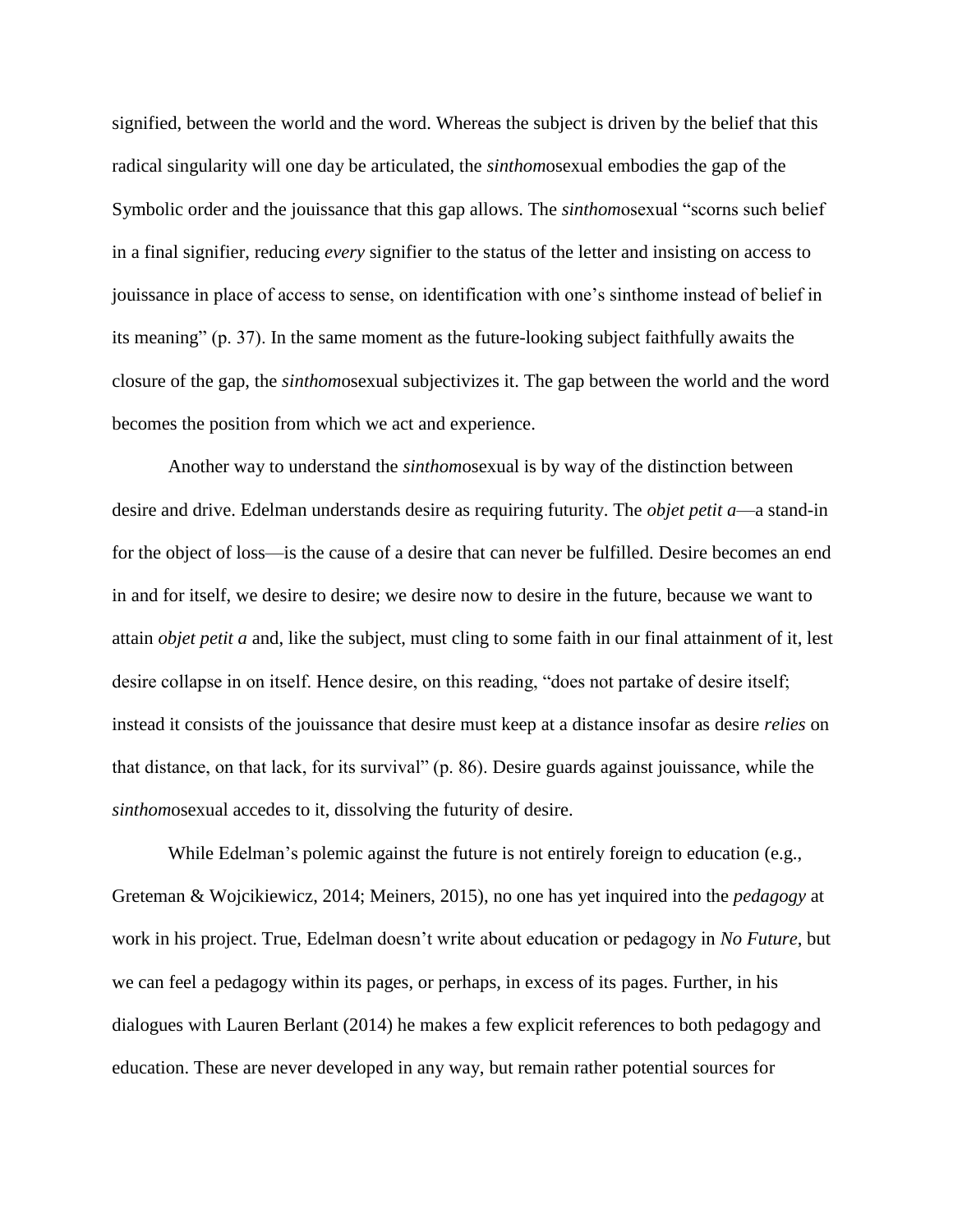excavation and study. We can study these references in relation to *No Future*, reading Edelman back on himself. In doing so, we can sense a kind of queer studying, or rather, we can advance the thesis that studying is necessarily a queer thing to do. Queer study is a method of educational engagement that wrests us from our endless learning and from the indebtedness that keeps us wedded to the present through the logic of the future. I call such a mode of engagement *sinthom*ostudying.

In *Sex, or the Unbearable*, Berlant and Edelman (2014) engage in an exchange around the political and theoretical openings offered up by sex, which is figured as the site of an encounter with otherness that is as unbearable as it is necessary. Sex, for Edelman, is in some ways averse to education. Early on in the book, he offers what could be read as a hedge against his stronger claims against narrativity in *No Future*, that also introduce a concern with educational theory. He prefaces the story that he tells, "by starting with the problem of the story as such:"

However attenuated, qualified, ironized, interrupted, or deconstructed it may be, a story implies a direction; it signals, as story, a movement that leads toward some payoff or profit, some comprehension or closure, however open-ended. This leading *toward* necessarily entails a correlative "leading *from*," the "leading from" or "out of" at the root of "education." (p. 3)

The story occasions a linear progression that is nothing without a finale, a finale that sets the coordinates of what is possible in the meantime. Edelman, for his part, is quick to acknowledge that even the rejection of narrative calls for a narrative of rejection.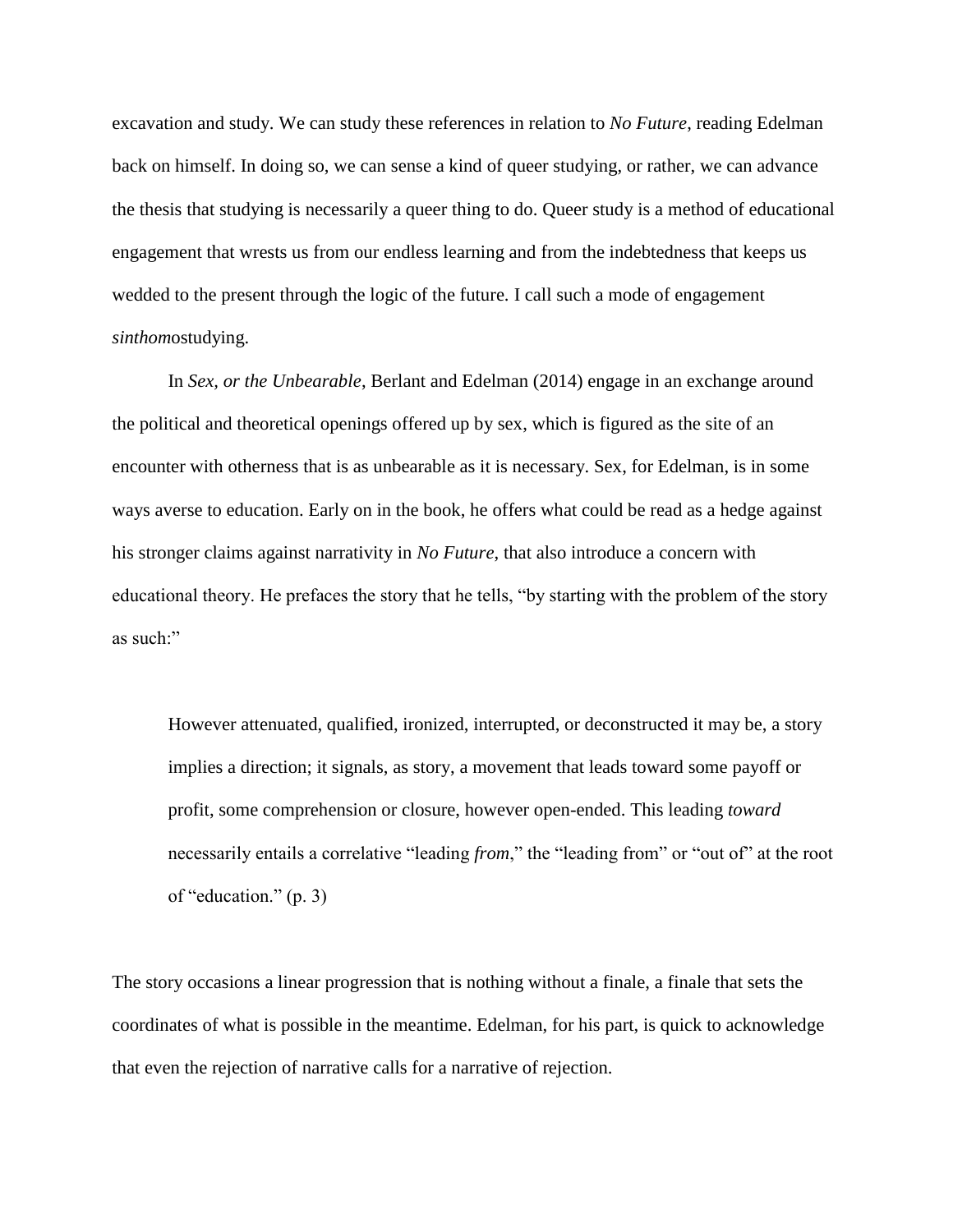Here education as narrative emerges as something done in the name of the Child, the frame of the real that holds us hostage. What Edelman wants to do, then, is explore sex by "posing it over and against education as a 'leading out' of ignorance, inability, and bewilderment and into the condition of mastery, understanding, and realized sovereignty" (pp. 3-4). If education leads one from incompetency to mastery, then sex turns the subject around. Sex is "experiencing corporeally, and in the orbit of the libidinal, the shock of discontinuity and the encounter with nonknowledge" (p.4). Sex, that is, marks the duration of time and being when we enter into a radical relationality that disrupts our sense of self and sovereignty such that we become *incoherent to ourselves*. We transition from a sense of self to a nonsense of self. This is no steady course of action, but is rather a *shock*, something that disrupts any possibility of an intelligible transition that could, even in retrospect, be brought to signification. Such a shock "displaces what we thought we knew or could reliably predict and reveals the presence of something else at work in the decisions, desires, and acts we think of as our own" (p. 15). Subjective displacement bears a pedagogical force that signals beyond the Symbolic and toward the Real. It is a displacement that places us firmly in the gap that is both within and beyond the Symbolic.

This is, so I suggest, a displacement into the *gap that is proper to study*. With this in mind, Edelman is not writing about education but rather about learning. While Edelman is surely right that education is necessarily a process of leading out, the *nature*, *content*, and *direction* of that process are not definitional of education at all. Education, in other words, can be *both* a leading out of ignorance and into mastery *and* a leading out of mastery and into ignorance, *both* a construction *and* a deracination of sovereignty. In the first and last instances the difference will hinge on the *mode* of the educational encounter. This is not solely a matter of semantic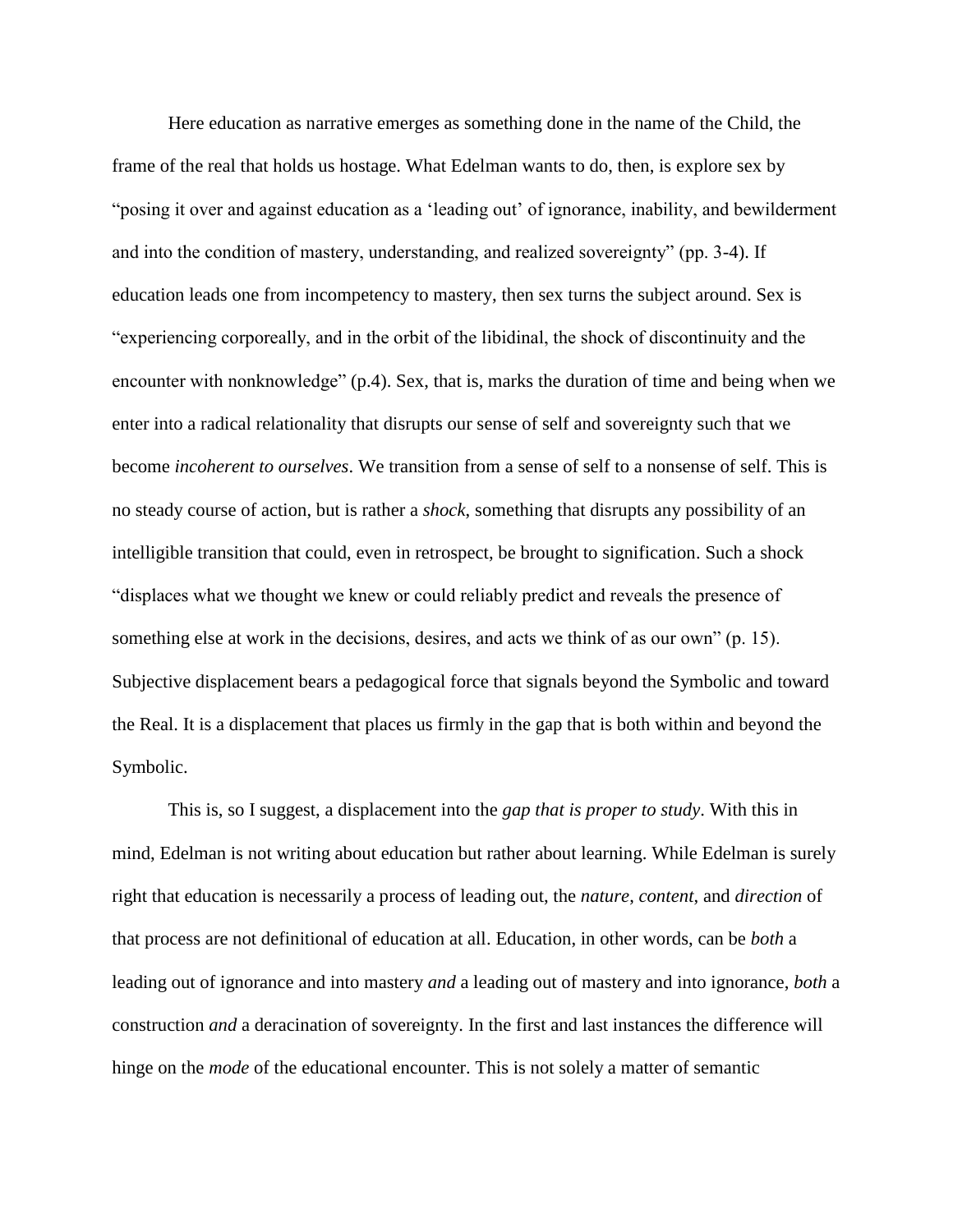clarification. On the one hand, the latent yet prominent status of educational theoretical concepts in Edelman's remarks indicates that they are important to his project. More significantly, however, if there is indeed a relationship between education and reproductive futurism—and the permanently indebted lifelong learning upon which capitalism depends—then we must be precise about how we conceptualize education. Reading Edelman's remarks back into *No Future*, we can appreciate the queerness of study as a distinct form of pedagogical encounter of bewilderment, interruption, and presence.

*Sinthom*ostudying directs us away from the false promissory note of the future—wherein the gap that founds identity is finally and fully filled in—as it exposes and rejects the possibility of fastening the gap. The pressing pedagogical question is how one is to enact this study, what such an act of study would look like. One answer can be found in Edelman's observations on irony and the queer, which will also allow us to continue to flesh out the political role of narrativity and futurity, the irony of which Edelman writes

should not be confused with some particular form of affect—with a hip sensibility, a casual indifference, a privileged aloofness, a hard-boiled attitude, or any other mode of self-presentation. Instead, such irony undermines every affirmative presentation of self and guarantees only the persistence, in its multitude of forms, of the negativity, the unresolved question, that drives us to pick at the scab of selfhood that aims to suture the wound of being. (pp. 108-109)

*Sinthom*ostudying is to learning as irony is to narrative: irony dwells within narrative, thereby introducing a discontinuity into it, while *sinthom*ostudying actualizes a state of suspension and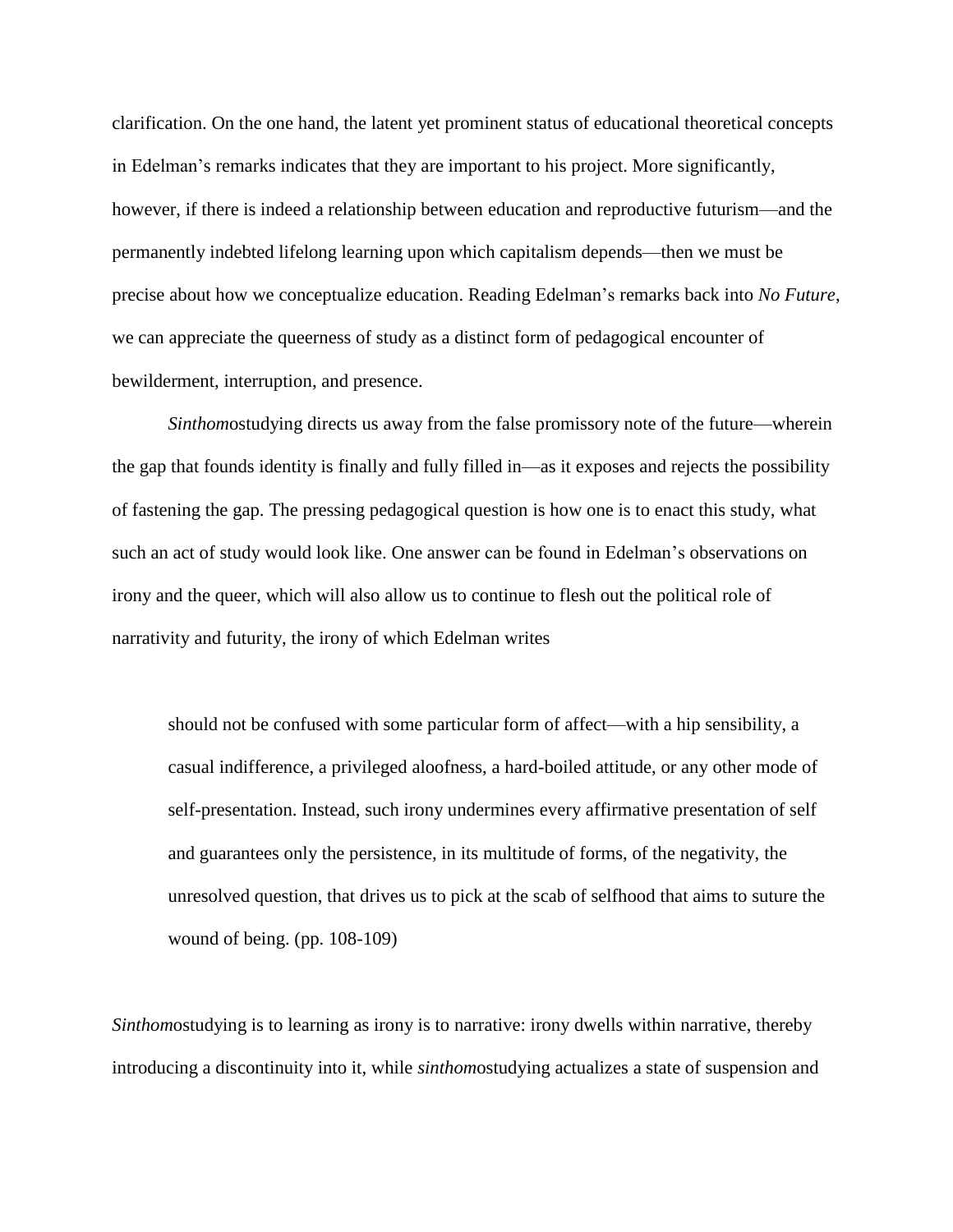quiescence within the path to comprehensive surety; it is stupefication in the face of incontrovertible facts. Irony derealizes the linear unfolding of the story and marks within it interruptions of opacity, which, in turn, decompletes the narrative. The temporality of irony is the architecture of the present and the instant, an intervention that abbreviates our gaze and leads us away from the moment of resolution.

Irony represents a paradigm for *sinthom*ostudying, and not a tool or a tactic. The value of pedagogical philosophy is that it short-circuits the demand for "practical application," a demand that prohibits thought from taking place. Nonetheless, before giving an example from Edelman of queer study, I want to sketch a bit more precisely what queer study as a mode of collision entails. When we engage an educational object—say, a text or a piece of artwork—as learners, we form an identification with it through rendering meaningful the symbols or lines on or in the object. Through processes like contextualization and historicization we make sense of the object. When engaging the object as *sinthom*ostudiers, by contrast, we uproot the object and ourselves, engaging the lines not as *representations* but as *lines*, as libidinal charges that exist outside of graphic, textual space (see Ford, 2015). The assignment here is to obliterate the sense of the object, to forget its context and history, its placement within the narrative of its discipline. Through this engagement, we lose our own footing as learners and identities, undergoing a process of desubjectification.

The ultimate irony in Edelman's schema (2004), which he introduces at the very end of *No Future*, is the *sinthomosexual repeating of the U.S.* (educational) mantra of the early 21<sup>st</sup> century: Leave No Child Behind. Through this queer repetition we "bring out what's 'impossible, inhuman' within it: a haunting, destructive excess bound up with its pious sentimentality, an overdetermination that betrays the place of the kernel of irony that futurism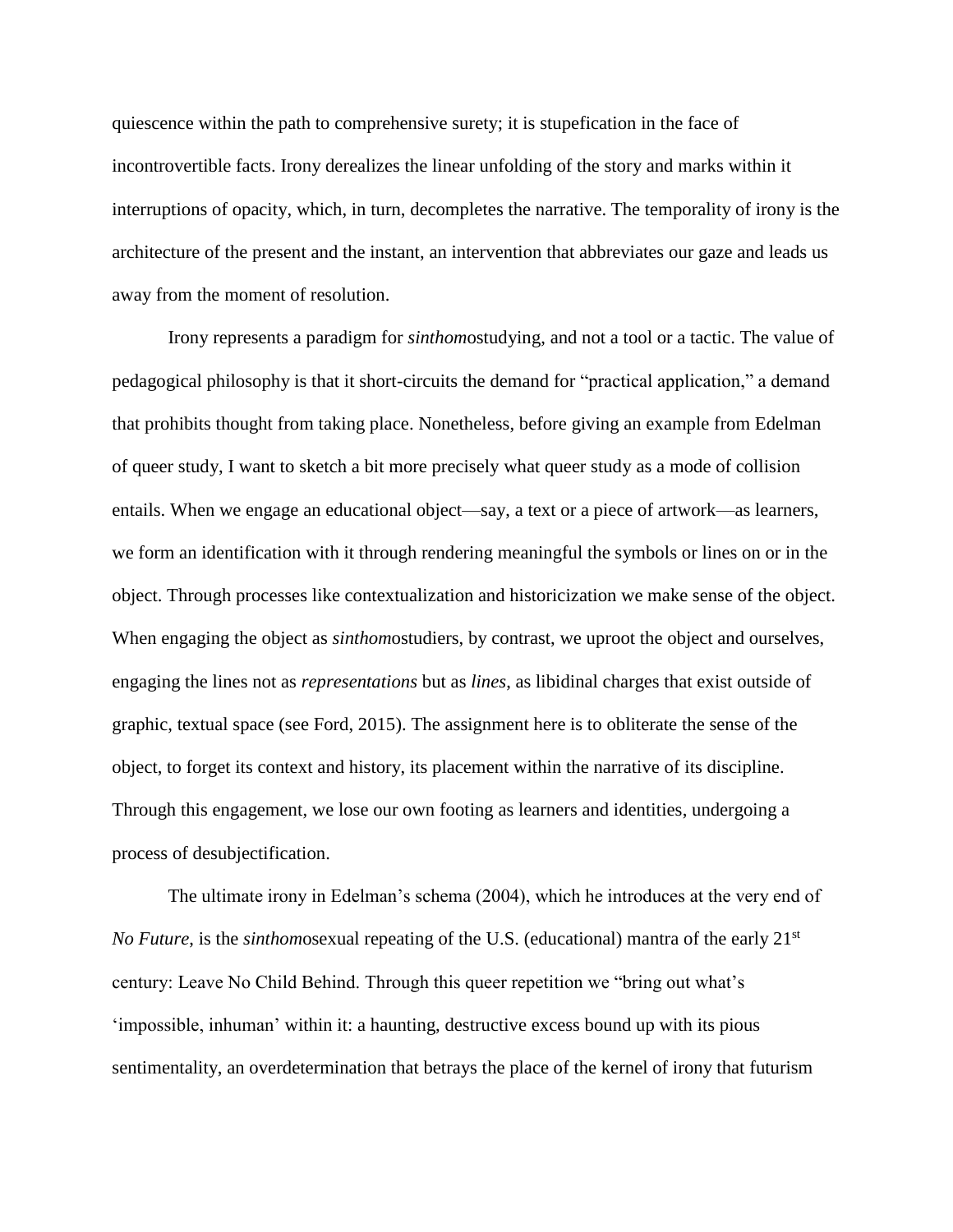tries to allegorize as narrative, as history" (p. 153). This ironic scene makes more consistent the political slogan we noted earlier: "Fuck the social order and the Child in whose name we're collectively terrorized" (p. 29). Whereas this slogan reproduces the structural logic of opposition that disavows negativity, the ironic scene Edelman ends with resists this reproduction the only way one can: by airing, drawing out, and ultimately *inhabiting* the gap always already within the logic, the narrative, the story. Stated otherwise, rather than learning a story, *sinthom*ostudying effectuates the founding gap of the Symbolic, exerting a pedagogical force that harnesses the death drive, opening up the present beyond the possible.

#### **Making queer study communist**

Edelman's polemic against the fascism of reproductive futurism and the future to which it binds us is, to be sure, a political one. By identifying the Child as comprising the field of the politically possible, Edelman forces open that field. What was formerly the impossible of thought—the inhuman of the human—becomes possible. Queerness as pure negation is conceivable. The political disposition here is one of a fundamental division: "the division *within* community as well as the division *from* community; the division that leaves community, like the self, an always unresolved question" (Berlant & Edelman, 2014, p. 109). Edelman's reliance on psychoanalysis indicates that he is interested not in historical phenomena but rather in what he understands as phenomena structural to the psyche, for the death drive is not the product of a particular mode of production, system of political representation, stage of linguistic development, etc. The death drive persists, is characteristic of human being in general. One question that arises is, if the death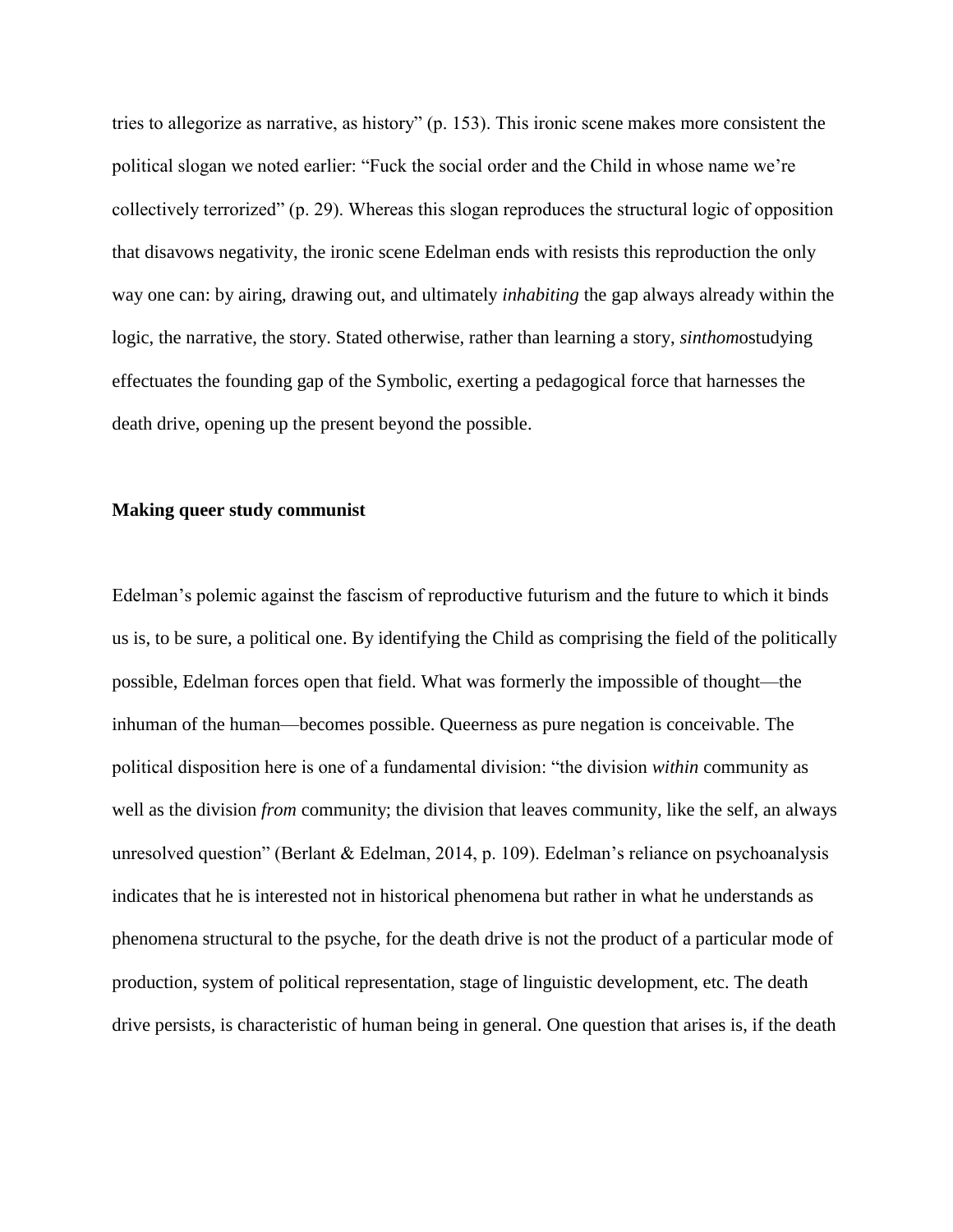drive is a general and persistent attribute of the psyche, and if politics is about division, then how precisely does the death drive motivate a politics of division and antagonism?

In raising this question, the point is not just to critique Edelman or point to an inconsistency in his theory, but rather to insist that, if we are to study Edelman's provocations and deploy them to construct a theory of study that is antagonistic to the learning society, perpetual indebtedness, and the capitalist order that they together sustain, then we have to insist on a division that is both uncommon and common. If we don't take this step then we risk writing a theory that remains a mere alternative—and not an opposition—to capital. For capital has an exceptional capacity to absorb all sorts of alternatives within it, alternatives that can work to increase the functioning and performativity of its system (Ford, 2016b). Take, for example, Strike Debt, a decentralized network that facilitates debt refusal. On the surface, this seems to threaten the future of capital, for it severs the circuit of capital and prevents its realization. And yet capital is able to accommodate this strategy through financial derivatives and securities that allow capitalists to bet on defaults and repayments, so our refusal to repay debt can end up fattening the coffers of savvy investors. Indeed, the social order depends on instability as much as it depends on stability, depends on order just as much as disorder.

Moreover, even though the death drive may be more structural to the psyche than to history, it undoubtedly bears a relation to history that we have to take into consideration. As such, I want to make one final formulation in this article: *for queer study to be communist, it has to be organized*. To justify this, I want to turn to Jodi Dean, who shows us how in the contemporary moment the death drive can be that which actually *nourishes* capitalism. This, in turn, provides a bridge of sorts between psychoanalysis and historical materialism, for it demonstrates how society's position relative to the drive is bound up with particular political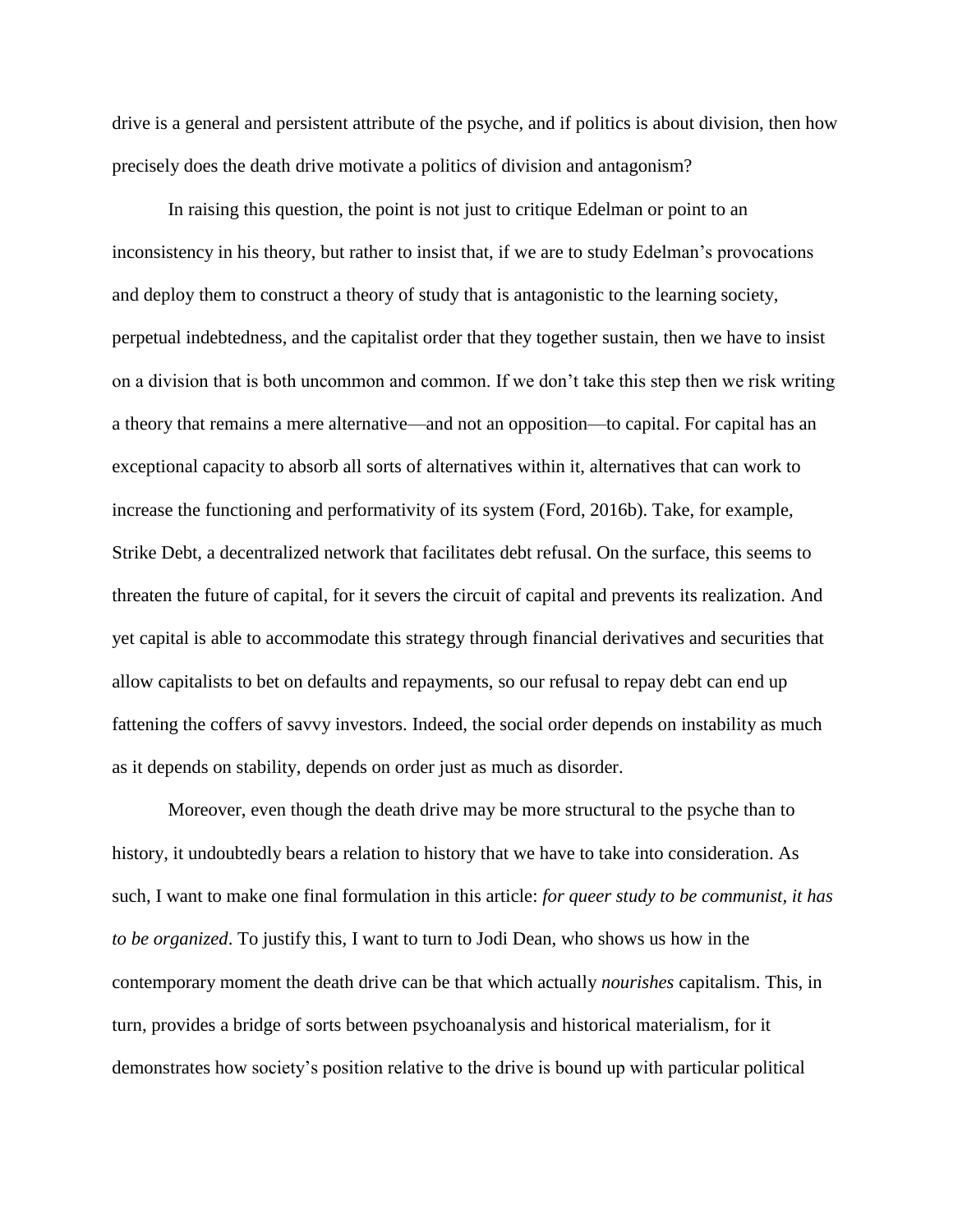orders. In other words, although the death drive is a permanent feature of being in general, the relation of being (and the organization of beings we call society) to it will transform throughout history.

Dean (2009) names the present configuration of capitalism as communicative capitalism, which is the consolidation of capitalism and democracy by way of communicative networks. "Ideals of access, inclusion, discussion, and participation," she writes, "come to be realized in and through expansions, intensifications, and interconnections of global telecommunications" (p. 23). Although the proliferation of communications technologies makes it so that increasing numbers of people can debate and weigh in on all sorts of disputes, the meaning and effect of this participation dims in the endless circulation of words. Moreover, rather than equalizing "distributions of wealth and influence, instead of enabling the emergence of a richer variety in modes of living and practices of freedom, the deluge of screens and spectacles coincides with extreme corporatization, financialization, and privatization across the globe" (p. 23). Our desires, beliefs, likes, and outrages are swept up in the valorization of capital, converted into raw materials for capitalist production and prediction. Production takes place across society and throughout the day. Even when we are on break from work (or study), checking our phones and social media accounts, we are producing for capital. Communicative capitalism can for this reason be distinguished from modern capitalism through a change in the mode of production's relationship to the drive. Under modern capitalism the drive was held at bay through various kinds of symbolic authority (the nation, the state, the family, etc.), while communicative capitalism is marked by the absence of symbolic authority.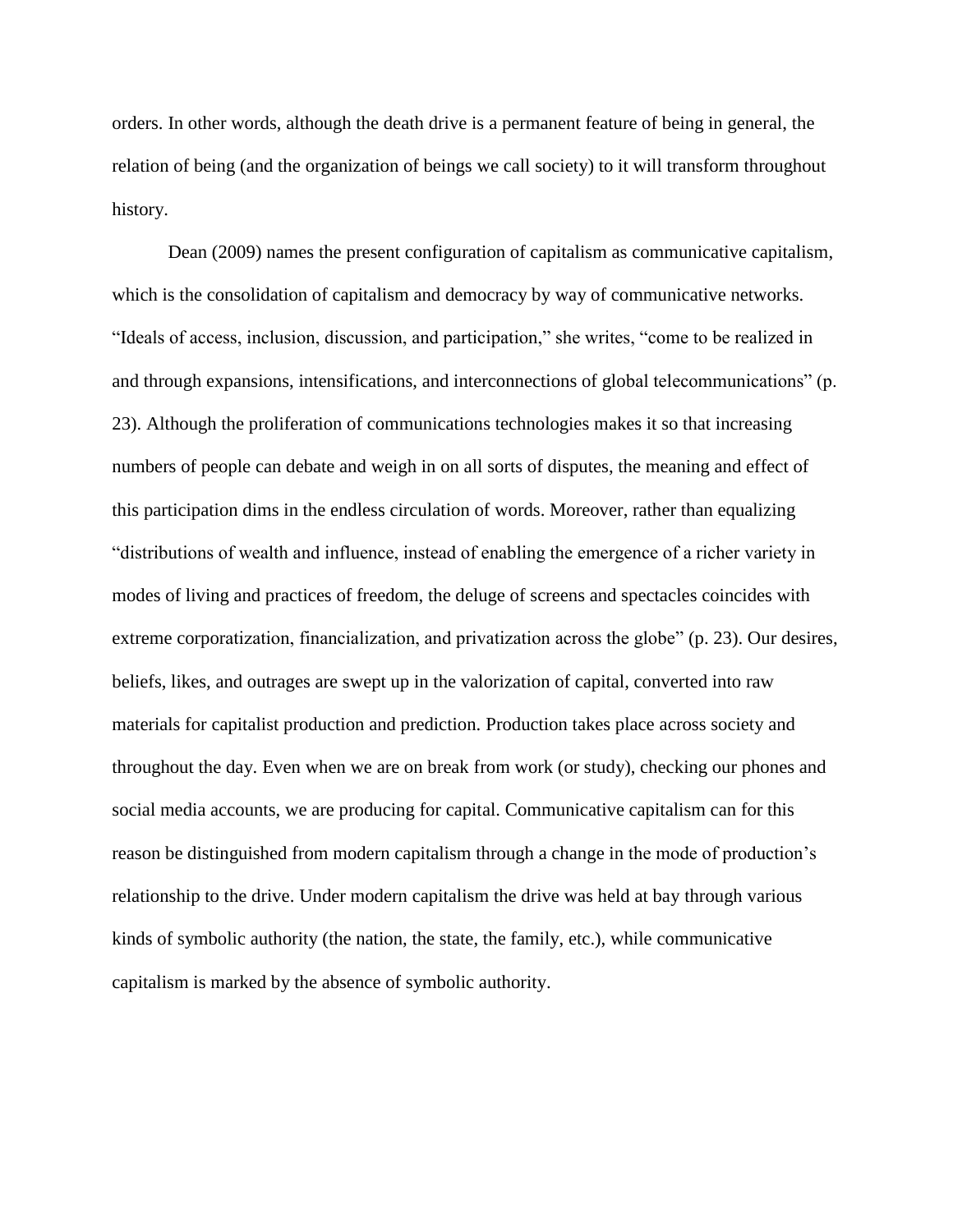The death drive is the constituting instability of the subject, the social, the Symbolic. It is the enduring wrench in the world of meaning and sense. Its instability, however, also constitutes a primary motor of communicative capitalism, which

is a formation that relies on this imbalance, on the repeated suspension of narratives, patterns, identities, norms, etc. Under conditions of the decline of symbolic efficiency, drive is not an act. It does not break out of a set of given expectations because such sets no longer persist as coherent enchainments of meaning. On the contrary, the circulation of drive is functional for the prevention of such enchainments, enchainments that might well enable radical political opposition. (Dean, 2010, p. 31)

We are trapped in circuits that depend on the death drive's refusal to reach a goal or an end, in relations of production that succeed on the failure inherent in the drive. The lack of solidified meaning and closed identity doesn't actually disrupt capitalism. This absence *fuels* capitalism as it sends us googling, clicking, writing, and posting, generating raw materials and revenue for capital. The problem at hand is that of either escaping or redirecting the drive.

The drive's loop engenders jouissance, but communicative capitalism capitalizes on this jouissance. Crisis, after all, can be incredibly productive for capital. Crises discipline workers and students (by driving down wages and increasing insecurity) and lay the groundwork for new rounds of investment and accumulation. Instability and crisis only create the conditions for political action and open up the possibility of rupture. The same goes for studying. *Sinthom*ostudying is, after all, a *mode* of educational engagement, and doesn't have an inherent political orientation. The gap instituted through the act of *sinthom*ostudying needs not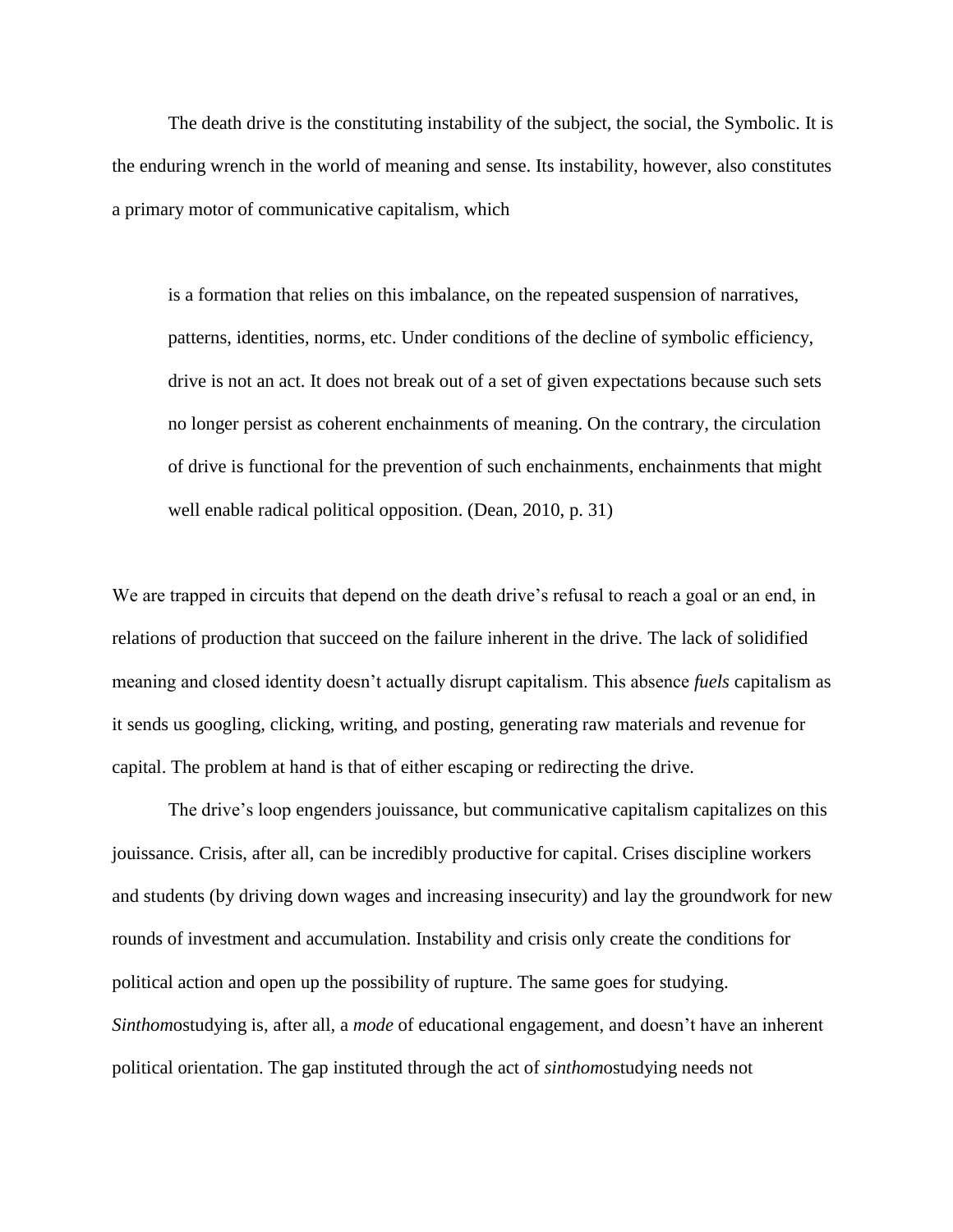necessarily a predetermined direction, but an organizational ethos and form capable of providing direction for the gap, organizing the remainder of the Real internal to the Symbolic and generating the force to redirect the death drive. Edelman (2004) comes close to recognizing this in his analysis of Alfred Hitchcock's *North by Northwest*. He offers us Leonard who, at the direction of his boss, ruthlessly plots the death of the film's protagonist Roger Thornhill, as a *sinthom*osexual. Leonard "materializes the force of negation, the derealizing insistence of jouissance, from which Scrooge and Silas Marner were led by the hand of a little child" (p. 70). Edelman notes in passing that Leonard is an "agent of America's cold war enemies," but he doesn't draw any implications from this. Fundamentally, *he misses the categorically crucial aspect of Leonard's drive: it was a drive organized under the banner of communism*.

Subjectifying the gap of the present isn't enough. Once inhabited, the gap must be organized and wielded. This is what Harney and Moten (2013) miss in their writings on study. They romanticize the indebted studier who dwells within the crevices of capitalism: "They study in the university and the university forces them under, relegates them to the state of those without interests, without credit, without debt that bears interest, that earns credits" (p. 67). The opposite is the case. The capital-learning-debt triumvirate compels the student to take up interests, to graduate, and to actualize their potential. The credit-debt rhythm disciplines our capacities and potentialities, and it is not enough to flee, to refuse to pay our debt. Rather, the construction of an entirely new social order is necessary.

If *sinthom*ostudying is to be deployed as part of a strategy against the capital-debtlearning triumvirate, it must not play an ancillary role. The educational rhythm of this triumvirate structures our subjectivity and world so deeply, it so profoundly impacts our sense of self, other, and social. If we are to stand a chance, we need to theorize and practice alternative pedagogical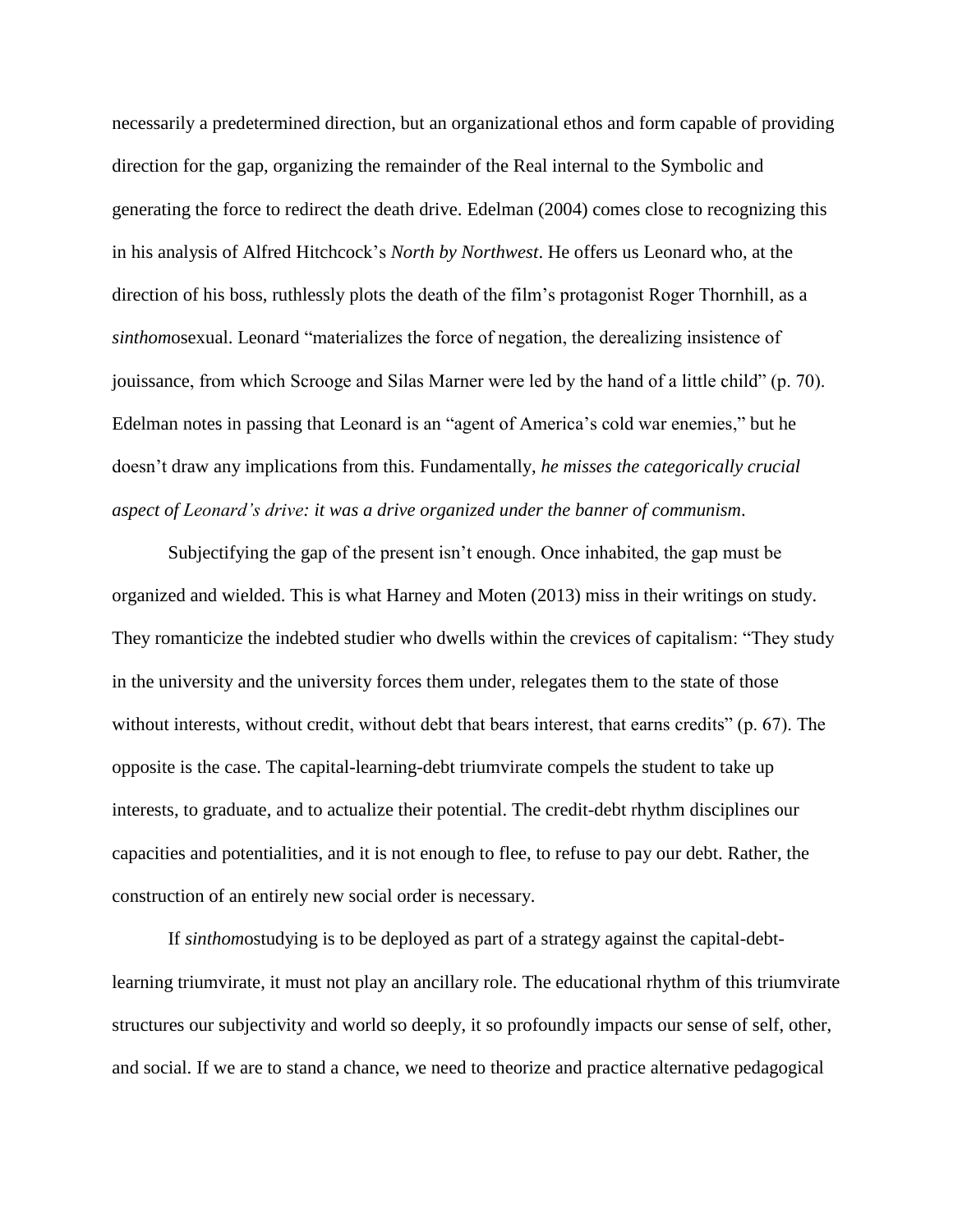styles that seize on the gap in the order of things, on the jouissance that stands against the Law of Capital and the Law of the Child, which consign us to a life of indebted learning. The educational logic of queerness has to be mobilized not just as something that can effect a disturbance of identity, but as a way of being and relating that can effect an entirely new order. Queer communist study is a pedagogical formulation for generating such effects.

#### **References:**

Agamben, G. (1995). *The idea of prose*. New York: SUNY Albany.

- Backer, D.I., & Lewis, T.E. (2015). The studious university: A marxist-psychoanalytic groundwork. *Cultural Politics, 11*(3), 329-345).
- Berlant, L., & Edelman, E. (2014). *Sex, or the unbearable*. Durham: Duke University Press.

Biesta, G.J.J. (2014). *The beautiful risk of education*. Boulder: Paradigm Publishers.

Caserio, R.L. (2006). The antisocial thesis in queer theory. *PMLA, 121*(3), 819-821.

- Dean, J. (2009). *Democracy and other neoliberal fantasies: Communicative capitalism and left politics*. Durham: Duke University Press.
- Dean, J. (2010). *Blog theory: Feedback and capture in the circuits of drive*. Cambridge and Malden: Polity Press.
- Dean, J. (2012). *The communist horizon*. New York: Verso.
- Dean, T. (2006). The antisocial homosexual. *PMLA, 121*(3), 826-828.
- Edelman, L. (2004). *No future: Queer theory and the death drive*. Durham: Duke University Press.
- Ford, D.R. (2015). A figural education with Lyotard. *Studies in Philosophy and Education, 34*(1), 89-100.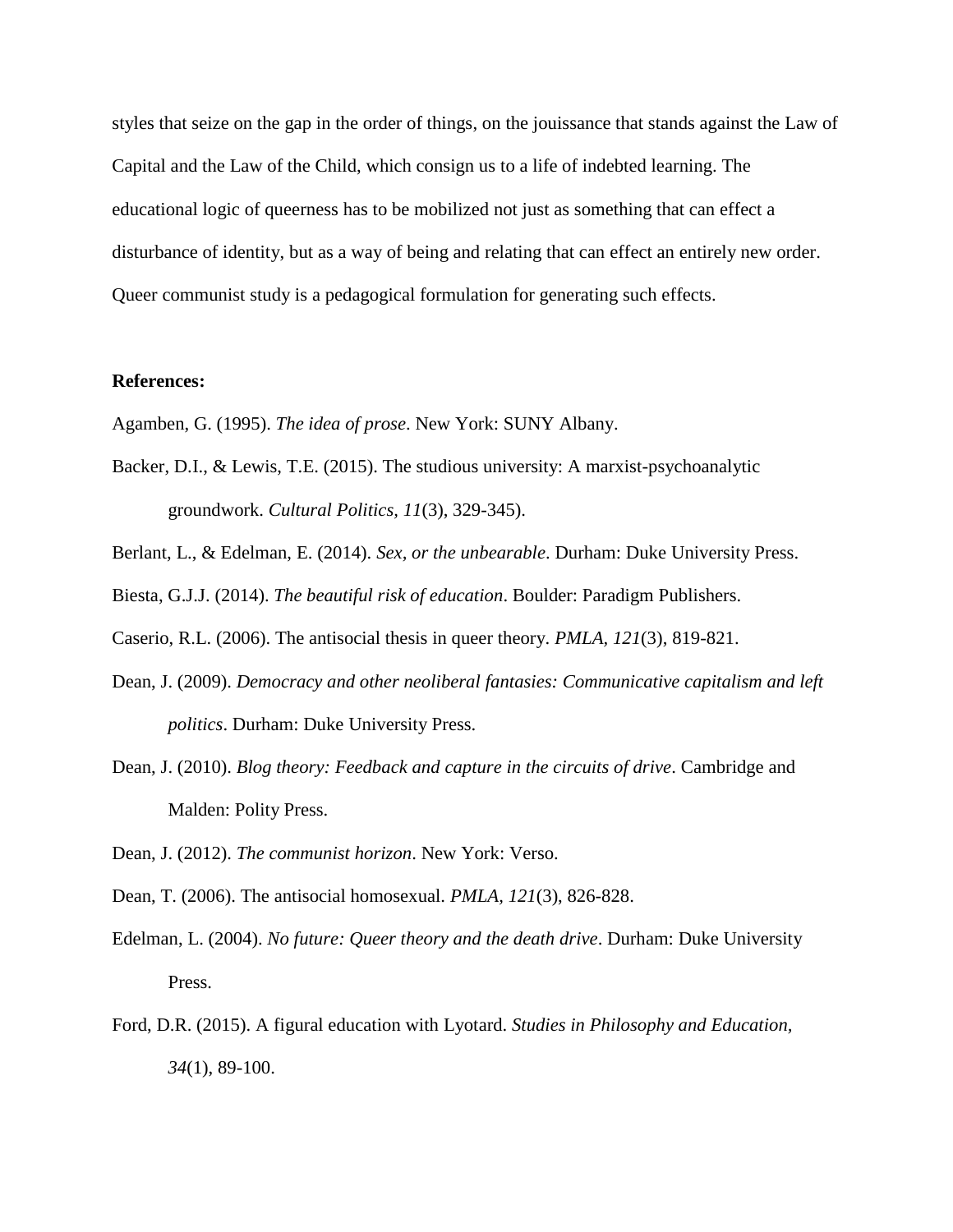Ford, D.R. (2016a). A pedagogy *for* space: Teaching, learning, and studying in the Baltimore Rebellion. *Policy Futures in Education, 14*(2), 176-193.

Ford, D.R. (2016b). *Communist study: Education for the commons*. Lanham: Lexington Books.

- Ford, D.R. (2017a). Making marxist pedagogy magical: From critique to imagination, or, how bookkeepers set us free. *Critical Education 8*(9), 1-13.
- Ford, D.R. (2017b). Studying like a communist: Affect, the party, and the educational limits to capitalism. *Educational Philosophy and Theory, 49*(5), 452-461.

Gilbert, J. (2006). Imagining sex. *Journal of Curriculum and Pedagogy*, *3*(2), 38-42.

- Greteman, A. J., & Wojcikiewicz, S. K. (2014). The problems with the future: Educational futurism and the figural child. *Journal of Philosophy of Education*, *48*(4), 559-573.
- Halberstam, J. (2006). The politics of negativity in recent queer theory. *PMLA, 121*(3), 823-825.

Halberstam, J. (2011). *The queer art of failure.* Durham and London: Duke University Press.

- Harney, S., & Moten, F. (2013). *The undercommons: Black planning and fugitive study*. New York: Autonomedia.
- Lewis, T. E. (2013). *On study: Giorgio Agamben and educational potentiality*. New York and London: Routledge.
- Malott, C. S. (2017). In defense of communism against critical pedagogy, capitalism, and Trump. *Critical Education*, *8*(1), 1-24.
- Marx, K. (1892/1972). *Capital: A critique of political economy (vol. 2)* (trans. D. Fernbach). New York: Penguin Books and New Left Review.
- Marx, K. (1963). *The eighteenth Brumaire of Louis Bonaparte*. International Publishers: New York.